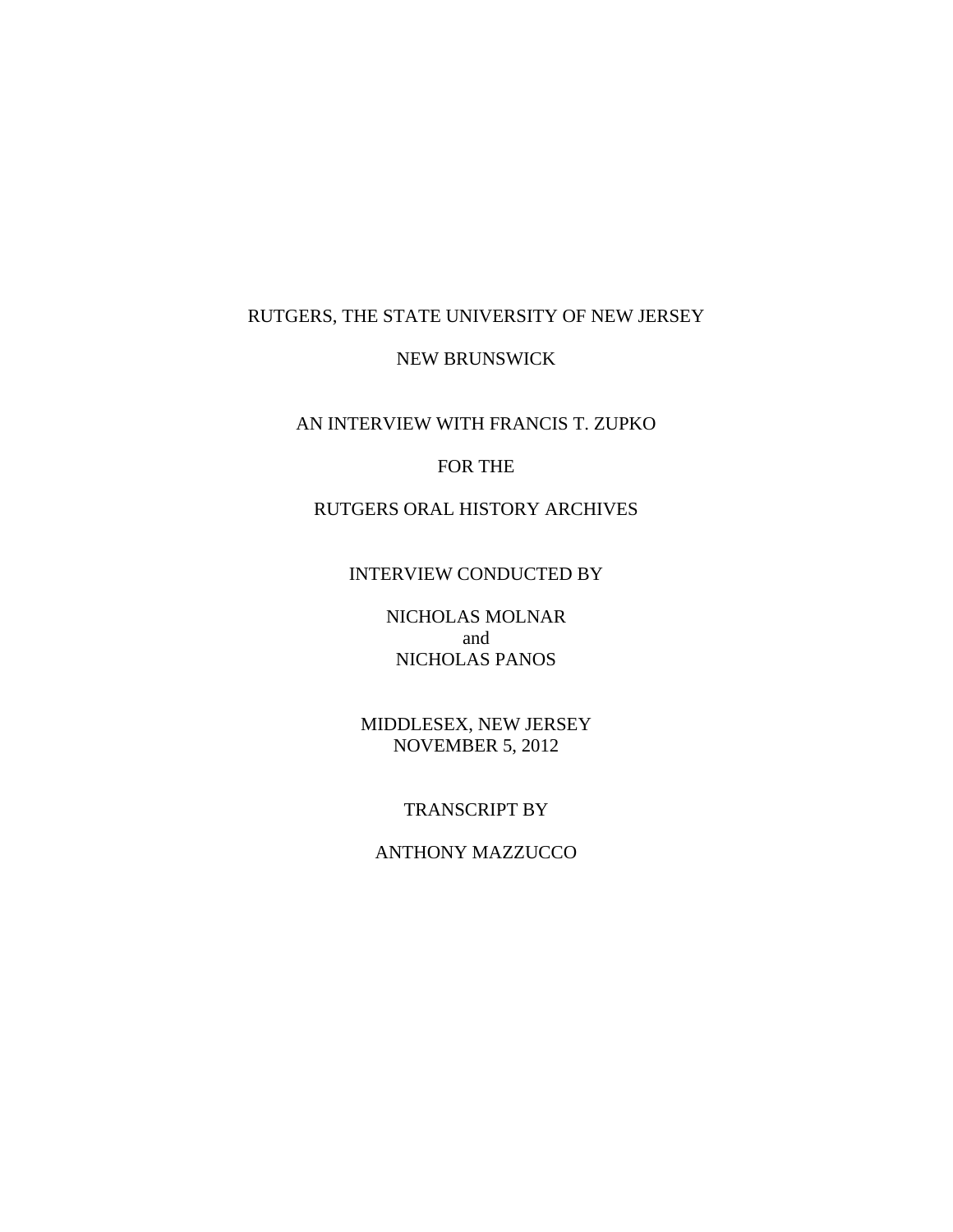Nicholas Molnar: This begins an interview with Mr. Francis Zupko on November 5, 2012, in Dunellen, New Jersey, with Nicholas Molnar and Nicholas Panos.

Francis Zupko: Middlesex, New Jersey.

NM: I am sorry, Middlesex, New Jersey.

FZ: Middlesex.

NM: For the record, could you tell us when and where you were born?

FZ: I was born in Dunellen, New Jersey, on May 23, 1922.

NM: Okay. Before we get into your childhood and your history, I want to learn a little bit about your family background. Could you tell us a little bit about your father and his background, what you remember?

FZ: Yes, my father owned a home in Dunellen and he had a butcher shop, which he ran. He was a butcher and he ran the butcher shop in Dunellen until the Depression. When it came time for the Depression, he lost the business. Then, he had to go work in the factory with a newspaper company, because the business failed, because of the Depression.

NM: Okay. Did your father ever talk about the reasons why he immigrated to the United States?

FZ: Well, no, … I never remember him saying anything to me about that, but I know they both immigrated.

NM: Okay.

FZ: From Europe.

NM: What about your mother? Can you tell us a little more about her?

FZ: Well, yes, she immigrated, too, and she lived in Raritan, New Jersey. She raised a family of seven children. … I had a twin brother, also born in the family, who was in the service, but he went to Biak, an island in the South Pacific, during the war, my twin brother. I'll explain to you later why I didn't get in the service when you ask me.

NM: Okay. You mentioned that you were born in Dunellen. Did you live in Dunellen during your childhood?

FZ: Yes, we lived in Dunellen. I lived in Dunellen until I got married in 1948. Then, my wife and I made our living home here in Middlesex, New Jersey.

NM: Okay.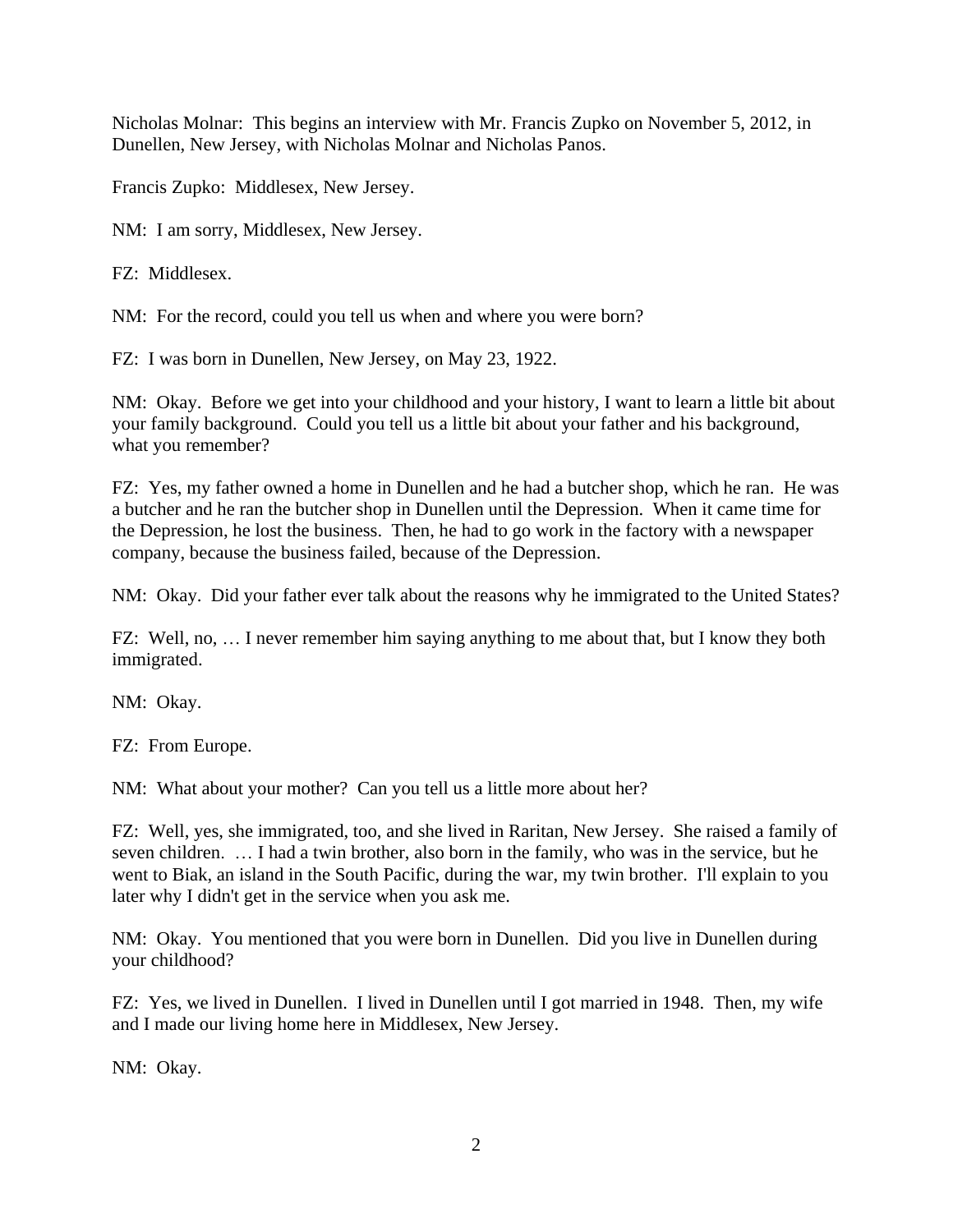FZ: Went to Piscataway in an apartment first, then, we came here.

NM: Tell us a little about what you remember about Dunellen when you were growing up.

FZ: Dunellen was known as a railroad town.

NM: Okay.

FZ: It used to be a part of Piscataway. Then, they took a piece of it away. They called it Dunellen, New Jersey, and called it "The Railroad Town." In fact, there's a lot of publicity right now about Dunellen being called "The Railroad Town." They had people who came from New York who were well-heeled people who put some nice homes in Dunellen and they used to travel by train. They took the train in Dunellen. They came from New York and they went to their homes that they had in Dunellen. They said they used to have rides from the train station up to Washington Rock, where George Washington was during the war, and people used to come to Dunellen just to get on the transportation up to Washington Rock, to see where Washington overlooked the British Army during … that war, the Revolutionary War. [Editor's Note: Washington Rock State Park is located on the first Watchung Mountain in Green Brook Township, New Jersey. In 1777, with his army encamped at nearby Middlebrook, George Washington monitored British troop movements from this mountaintop.]

NM: You mentioned that Dunellen was known as …

FZ: Railroad Town.

NM: Railroad Town. What was the makeup of the community, in terms of race, class, anything that you can remember in that regard?

FZ: Well, I would say we're middle-class. There were some wealthy people, but mostly middleclass. … One square-mile, Dunellen was. It wasn't very big.

NM: Were a lot of people employed by the railroad?

FZ: Well, yes, people worked for the railroad. There was one company that grew up in Dunellen called the Art Color Printing Company, and that was there for a number of years and they printed the publications, the magazines like you have today, … the magazines from Hollywood and movie stars and things like that. That was printed in Dunellen. You couldn't buy a magazine in Dunellen, because you got them for free. They were printed in Dunellen. That was a famous company in Dunellen.

Bertha Zupko: Coffee, the coffee company.

FZ: Well, yes, there's a coffee company [that] started in Dunellen, I forget the name of it, but they did have a coffee company and I think they still sell coffee in Dunellen, on Mountain View Terrace. That originated in Dunellen. [Editor's Note: The Walter B. Law Coffee Company was founded in Dunellen around 1900. Law Coffee opened a roasting and packing facility that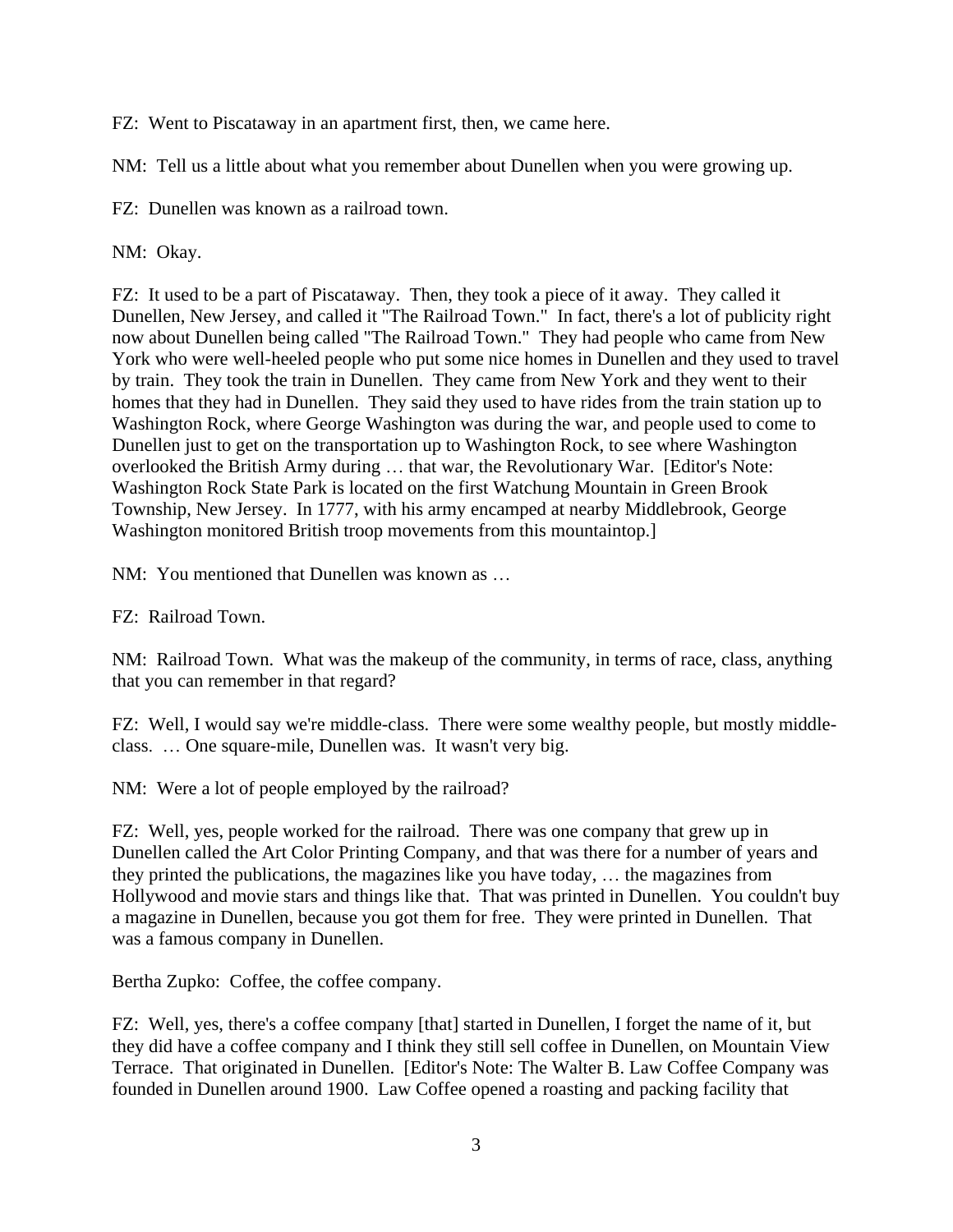operated on Mountain View Terrace in Dunellen until the 1930s, when the operation moved to Newark.]

NM: Since your parents had immigrated, what languages were spoken in the home?

FZ: Slavish, Slovak, Czechoslovakian.

NM: You mentioned that you had brothers and sisters. Did they speak this language?

FZ: No, not really, I don't think so, no. They spoke American, the English language.

NM: Did you pick up some of this language?

FZ: Well, yes, I did. I'd say words like, "*Maso*," for meat or, if we wanted to talk about something, we knew little sentences. That's about all, but I did hold it in conversation.

NM: As a young child living in Dunellen, what were some of the things you did for recreation?

FZ: Well, we played handball on the lots, didn't have baseball fields like you have today for Little Leagues. We just had sandlots and you had your own ball and your own bat and you had wooden bases [laughter] and we played ball. We played ball.

NM: I saw that, later on, you were a Boy Scout.

FZ: I was a Boy Scout leader, yes.

NM: When were you involved in the Boy Scouts?

FZ: During the war, during the war, when I was home, because I didn't get into the service. I was a Scoutmaster for Boy Scout Troop 26 in St. John's Church in Dunellen.

NM: Were you a Boy Scout yourself?

FZ: No, I was not. I just became the leader.

NM: To get an idea of what Dunellen was like, were there stores, movie theaters and stuff like that in town? Was there a lot of entertainment in the town itself?

FZ: Yes, the little theater was built in 1922, the year of my birth, Dunellen Theater was built. ...

BZ: And, now, it's owned by your ...

FZ: Now, it's owned by my …

Jean Zupko: Owned by the family now.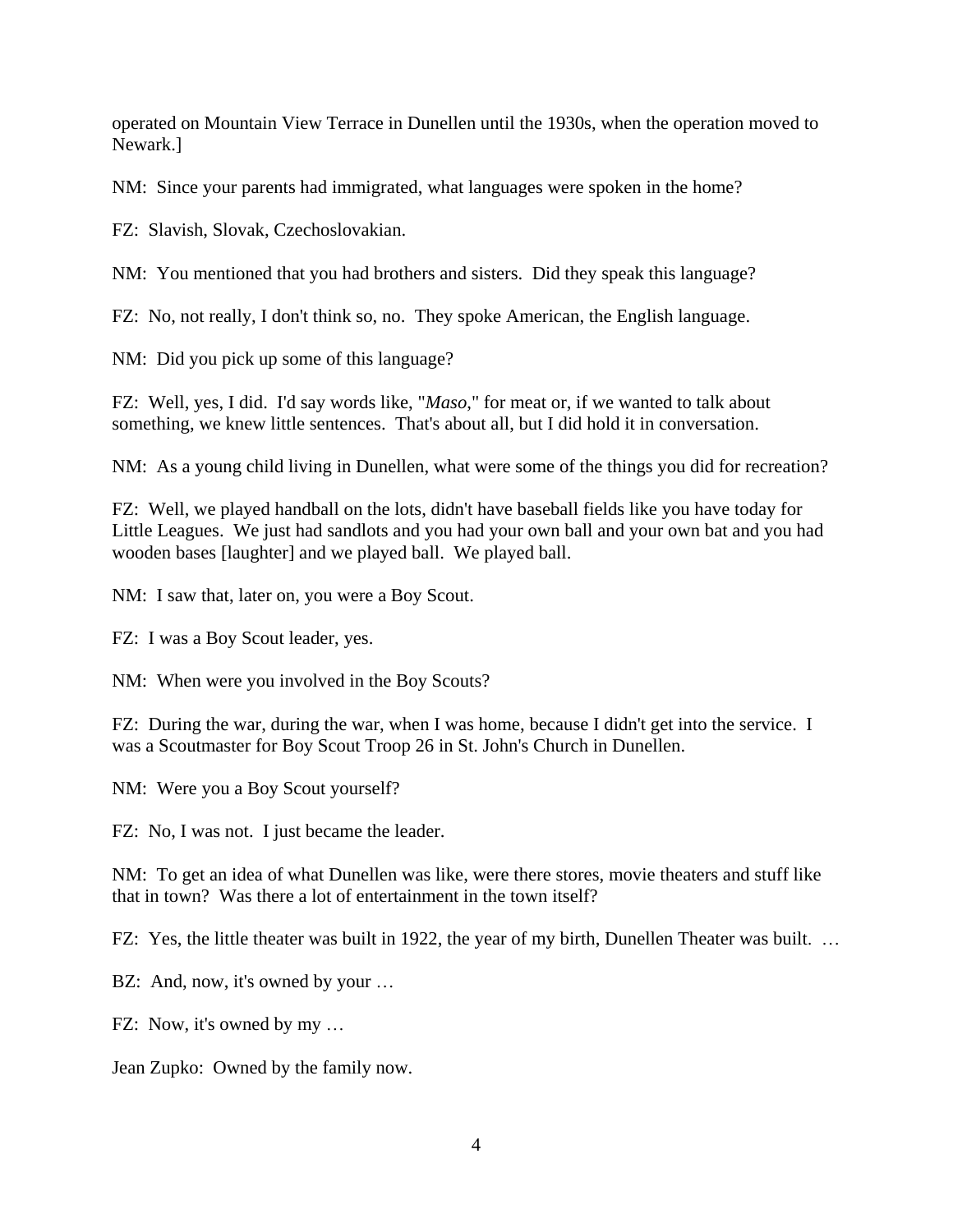FZ: By my family.

NM: Okay.

FZ: The Dunellen Theater is up by the bar, yes. [Editor's Note: Richard and Pam Zupko purchased the Dunellen Theater in 1989 and turned it into the Dunellen Cinema Café. It is adjacent to their tavern, Zupko's.]

JZ: Tell them how you used to watch the movies, when they had the big open windows, across the street.

FZ: Yes. [laughter] Well, I lived right across the street from Dunellen Theater, … above my father's butcher shop. … You could look out the bedroom window of the house and see into the theater, the moving pictures. [laughter]

NM: The butcher shop was on the first floor and you lived upstairs.

FZ: Upstairs.

NM: As a young child, did you help out in the shop or things of that sort?

FZ: No, I was too young. The Depression was in 1929 and I was born in 1922.

NM: Okay.

FZ: So, I couldn't be much of a help.

JZ: You did chop the heads off chickens for your mother, though, didn't you?

FZ: Pardon.

JZ: Didn't you say you used to help your mother chop the heads off chickens?

FZ: Oh, yes. That was the backyard in our house. We raised chickens--and a lot of people raised chickens in those days--and I remember my mother raised chickens in the backyard and we'd have to get fresh eggs and chop off the heads to have chicken for dinner. A lot of people did that in those days.

NM: Among your siblings, where did you fall? Were you and your brother the oldest, the youngest?

FZ: I was the youngest. The twins were the last of the seven and I was the youngest. He was born first.

Nicholas Panos: You said you chopped up chickens and got fresh eggs. Was this because the Depression was on or would this have happened regardless?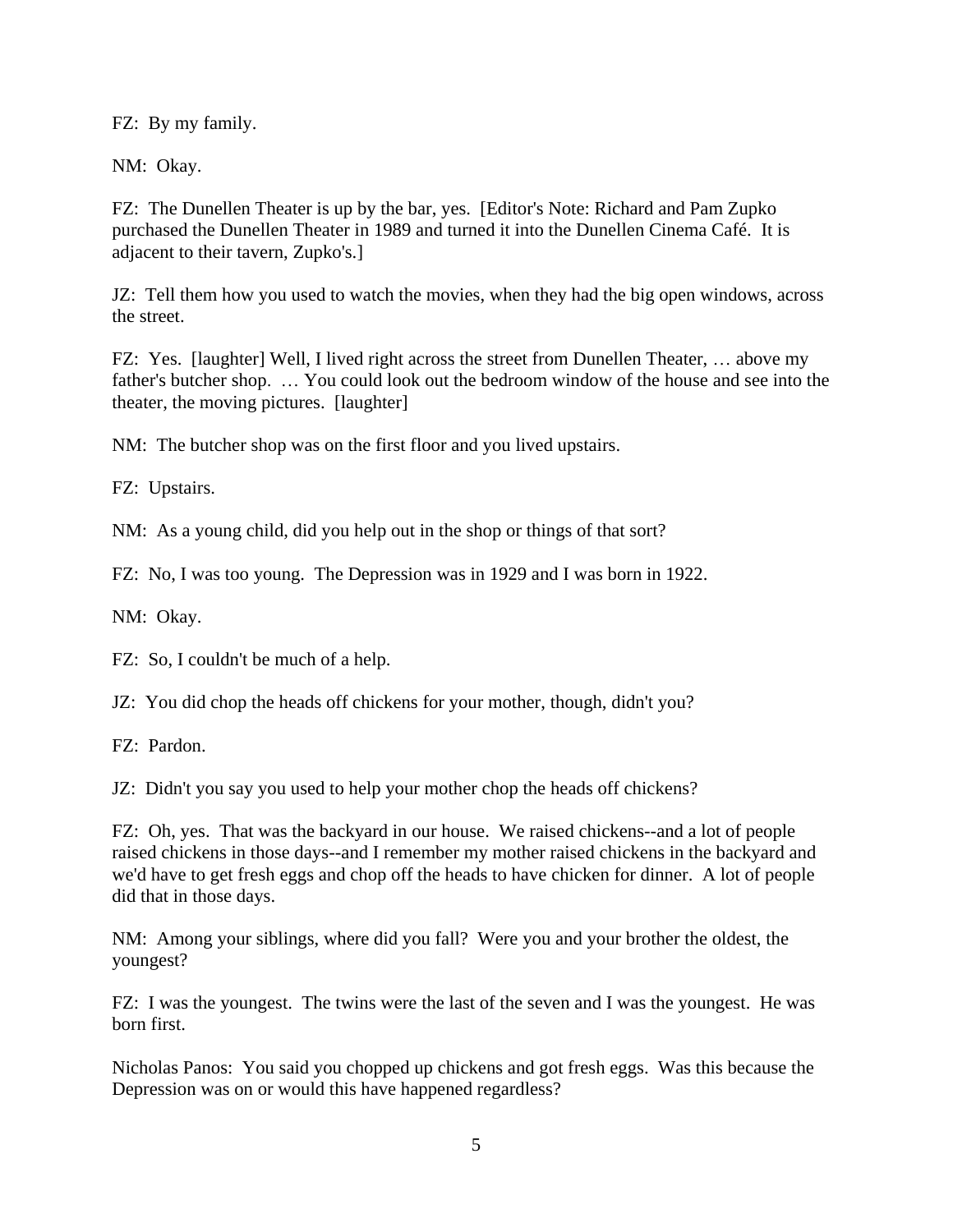FZ: That was the way they did things in those years. A lot of people raised chickens. I remember another thing, too, [about] the Depression. I remember the Depression. My mother was a drinker--she liked her liquor--and she would send me to a house in Dunellen. So, some woman made it in her bathtub. They made liquor and she would send me on my bicycle. She'd give me an empty bottle and she would say, "You go to this woman's house now and bring this bottle and … she'll put something in it. You bring it back and don't you drop it." In other words, I think she charged a dollar or something for a bottle of homemade whiskey. That was very popular during the Depression.

NM: I know that Nick has a lot of questions regarding the Depression.

FZ: Sure.

NP: You said that you were a child with six siblings, right?

FZ: Yes.

NP: Did your parents struggle to raise seven kids during the Depression?

FZ: No, believe it or not, we didn't struggle. We had plenty of food, because we had a butcher shop. They had food in there, until the Depression came, but, no, we had no trouble.

NM: In the Depression, did your dad remain a butcher or did he have to find new work?

FZ: No, he had to find new work. He went to a company. We had an uncle who worked for Scott Printing Company. They made printing machines in Plainfield, New Jersey, and he worked there, right after he lost his job, lost the business as a butcher.

NM: What about your mother?

FZ: No, she never worked. She was a homecare person.

NM: After the Depression, did your father go back to his old job?

FZ: No, never went back to the butcher, but I had some brothers that--well, I had some brothers, I have, I said, my twin brother and I had two other brothers--and they all did a little bit of butchering. They'd work in butcher shops part-time, because their father was in the business and you learned something about butchering as a butcher.

NM: When you say that your father lost the business, did your family own the building?

FZ: Yes, we owned the building. We lost the building because of the Depression. … A lot of people used to charge that meat, the food they bought, to my father, … but it came to the point where nobody had any money. They couldn't pay the bills. He had to buy the food to sell it;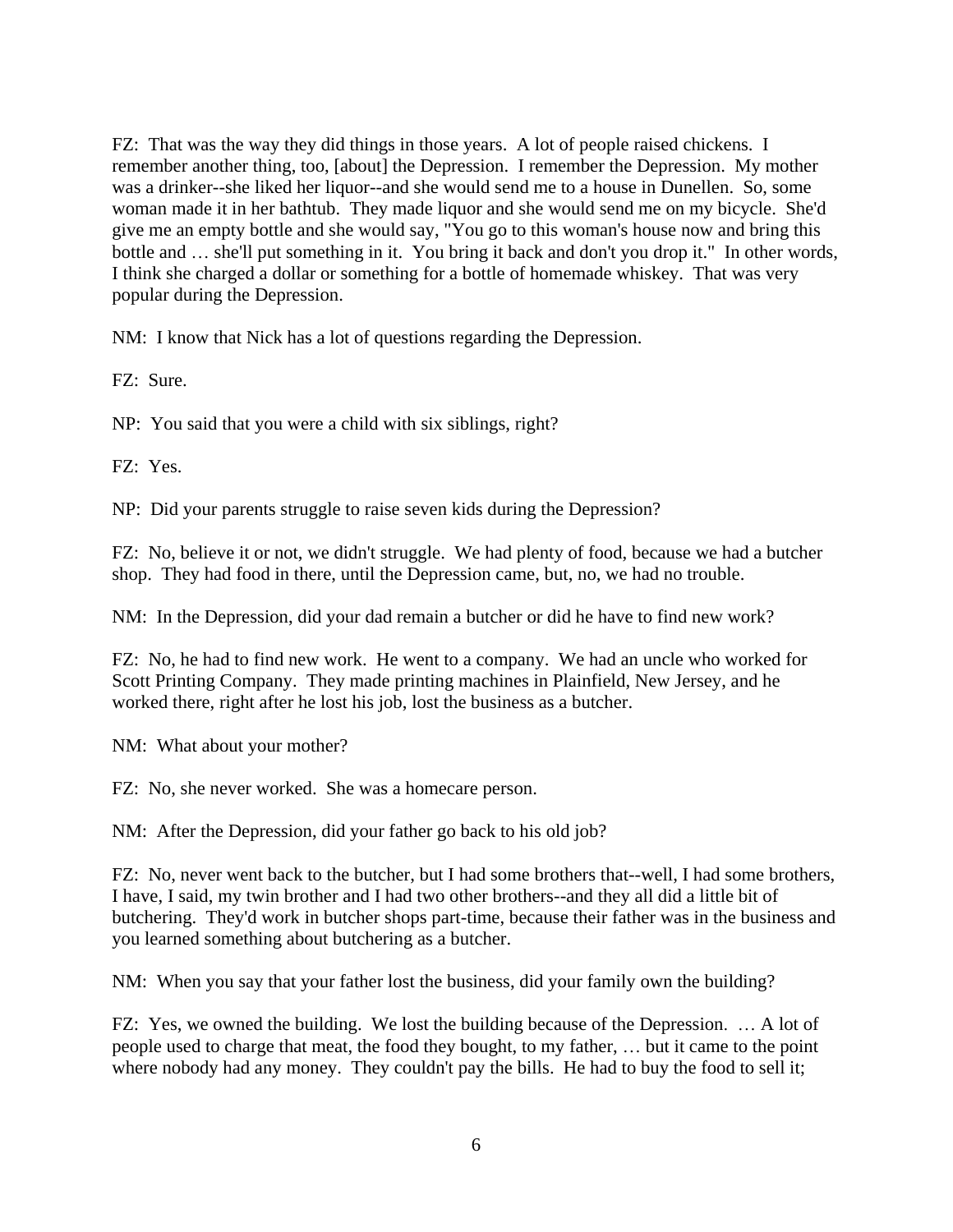they couldn't pay for it. So, it caused part of the Depression, part of the problem. That's how we lost the business.

NM: Can you talk about how that impacted your family? Where did you go to live after that?

FZ: No, we stayed in Dunellen. We stayed in Dunellen. … Eventually, since we lost that house, we had to move two doors down. My sister knew a woman who owned the house and she sold it to her. … So, we moved to that house and that's where we lived until I left in 1948, when I got married.

NM: How old were you when your family lost the house?

FZ: … Oh, that was 1929. So, I was born in '22--you're talking about, you know, eight years old, seven years old.

NM: As a young child, was this something that affected you or did you go along with it?

FZ: Just went along with it, because I was going to school at the time, [was] but a schoolboy, yes.

NM: When your father had the butcher shop, it sounds like some of your siblings helped down in the butcher shop.

FZ: Well, I think my older brother may have, yes, my older brother.

NM: How soon after your family lost the business was your father able to get a job?

FZ: Almost immediately, because he had a brother-in-law, which was my uncle, who worked there and he arranged for him to get a job.

NM: During his time there, was it fairly steady work?

FZ: Steady work in that factory, in Plainfield, Scott Machinery, Scott Newspapers. … I think they built newspapers, didn't they, Bert? They made printing machines or something like that.

NM: Did your mother and father have family in the area?

FZ: Well, yes, they had their parents, lived in Raritan; my mother's parents lived in Raritan, New Jersey, and my father's parents lived in Perth Amboy, New Jersey.

NM: Did they have any brothers and sisters in the area?

FZ: Yes, they had. Yes, my father had, I think, three brothers and my mother had a brother and two sisters.

NM: I want to get into your elementary school and high school years.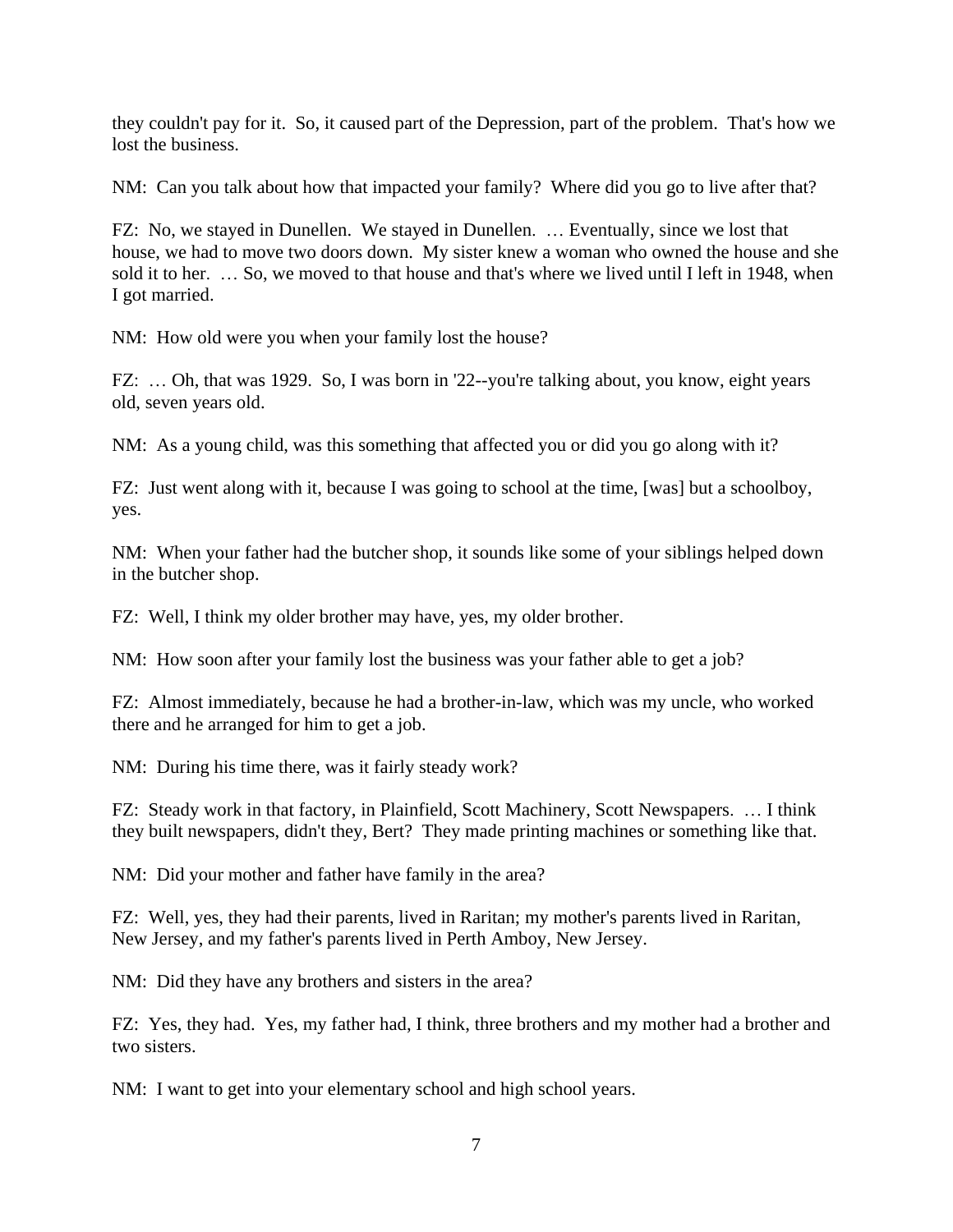FZ: … I went to grammar school up in St. John's School in Dunellen, a Catholic grammar school, for eight years and, after that, we went to Dunellen High School … for four years, and then, after that, I didn't go to college, but I went to work after graduation. I worked for a trucking company, Kramer Brothers Freight Lines. I was the office manager. I handled the payroll and all the reports and taking care of the drivers coming in and it was quite interesting. I did that for eighteen years, and then, after that, they went out of business and they sold their business and someone suggested … I might run for office in Middlesex. There was an opening for a tax assessor in 1971. At that time, to be a tax assessor, you had to run. You had to be voted in. Today, you're not voted in, you're appointed, but I went on the election and I won the election. So, I became a tax assessor in Middlesex Borough for twenty-one years and I retired after twenty-one years as a tax assessor.

JZ: But, you didn't stop working.

FZ: No, this is strange, too. I'm ninety years old now and I'm still working part-time. I worked for Drug Fair, … delivering prescriptions to homes, sick people, and then, Drug Fair went out of business a few years ago and Walgreens took over and I'm still working for Walgreens. I'll be going today if they have any deliveries. I feel like I'm doing something useful. I can't just sit home, watch television. I feel, by delivering prescriptions to sick people, I'm doing something useful and I'm getting to meet people and talk to people.

BZ: Frank, aren't you going to tell them about Hank and the surplice, with the candle.

FZ: Oh, yes, my friend Hank Hodulik, yes, we grew up together. Hank, who was in the service, in the Air Force, we grew up together from kindergarten and, I remember, … we went to St. John's Catholic School. We were altar boys and it meant that, when we went to church, we were altar boys and we wore a surplice. … At Mass, you would pass the plate with the priest to give out Communion and I remember Hank passing by a candle that was lit and it caught his surplice on fire and I ran over and put it out. I often tell Hank that I saved his life, you know. [laughter] We were young kids, you know. ... Later on in life, I'll tell you later about it, I had a car accident going to Rutgers, but we'll get to that later. Hank was in the car with me.

NM: Before you graduated, did you work at any jobs in high school, part-time?

FZ: No, I didn't work … any jobs in high school.

BZ: Didn't you work in the hardware store?

FZ: Well, that was after graduation.

JZ: Tell them about all your jobs.

FZ: In high school, I was pretty good, I learned how to type on a typewriter and I was pretty good at it. I was pretty accurate. …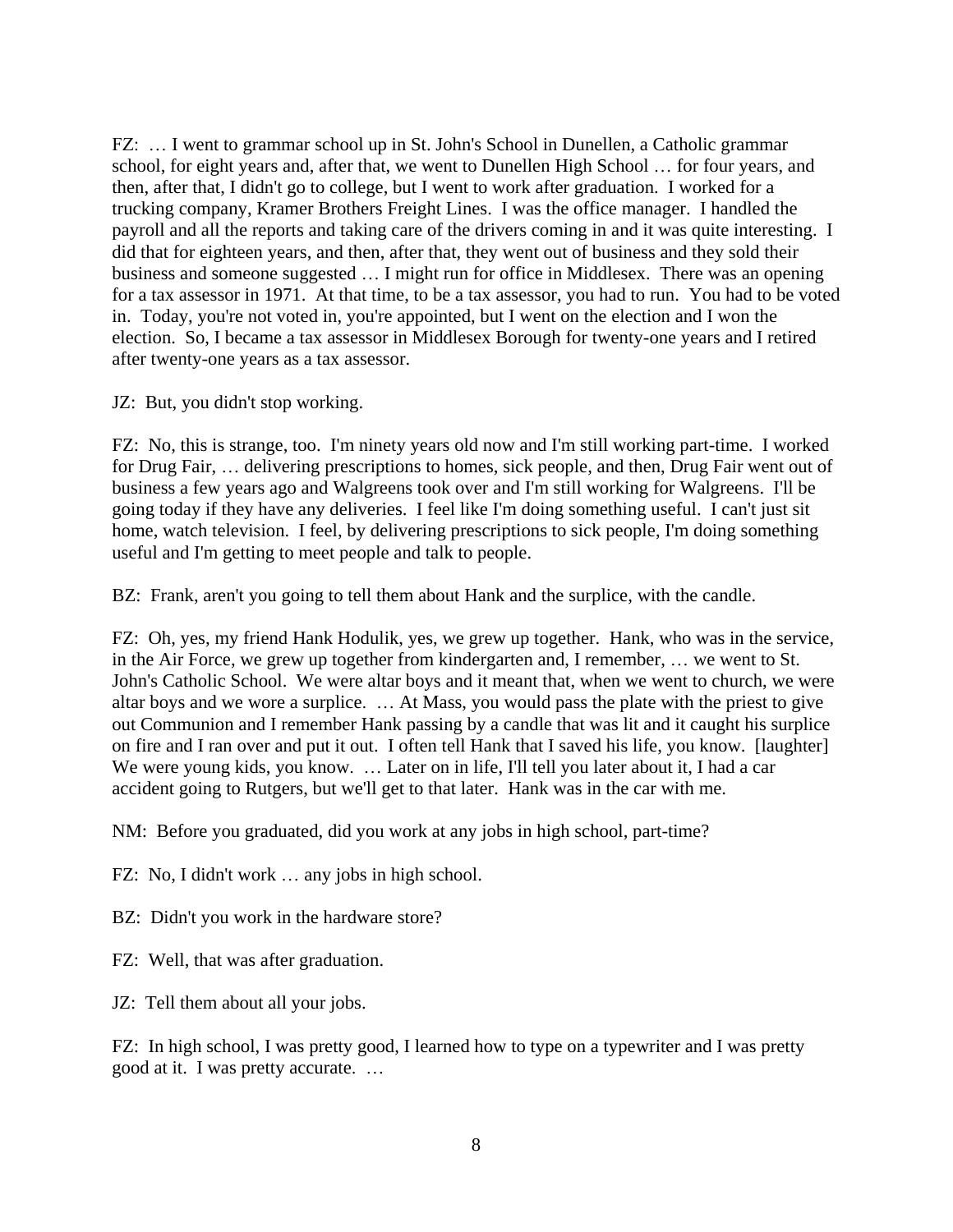JZ: Tell them what they wrote about you in the yearbook under your picture. …

FZ: Yes, they wrote under my picture in the yearbook, Dunellen, 1940, "He types the keys with the greatest of ease," because I was quite a typist. They actually used to take me out of some classes to make what they call mimeograph stencils, because I was accurate. I enjoyed that.

NM: At this time, was there a business track and a college track? Did you have any plans for yourself after high school? What did you see yourself doing?

FZ: Well, I didn't have a college education, so, I went to work. My first job, the principal of Dunellen High School called me and said, "There's an opening in (Smalling's?) Hardware Store in town," in Dunellen, and I went there. It was my first job after graduation. I was a clerk in the hardware store. That was my first job.

NM: You were referred to this first job. It was still during the Depression.

FZ: That's right.

NM: Was it hard to find work?

FZ: It was hard to find work.

NM: Okay. Before you had the job, were you looking for work?

FZ: I was looking for work, yes, and wasn't much work at the time.

NM: What year did you graduate high school?

FZ: When I graduated? I graduated in 1940.

NM: Okay, 1940.

FZ: 1940. That's when I worked for the hardware [store], (Smalling's?) Hardware Store, 1940.

NM: You worked as a clerk and I saw on your survey that you continued in other companies as a clerk. What type of things would you do?

FZ: Well, I left the hardware store and went to Calco Chemical Company in Bound Brook. I applied for a position and they hired me. I worked. It was a dye company; they made dyestuffs. There were a lot of strong chemicals and I remember, while I was there, during the war, I was there during the war, … what they had me doing for a while was, I was filling, like, cans, like beer cans, with dyestuff. … This dyestuff was used by the Navy and the Army. If somebody got dumped into the ocean or ditched their airplanes, they would dump this dyestuff to color the water, so [that] they could be picked up. So, I felt I did something worthwhile while I was ... working at the company. I was able to maybe save some lives by filling these cans with dyestuff.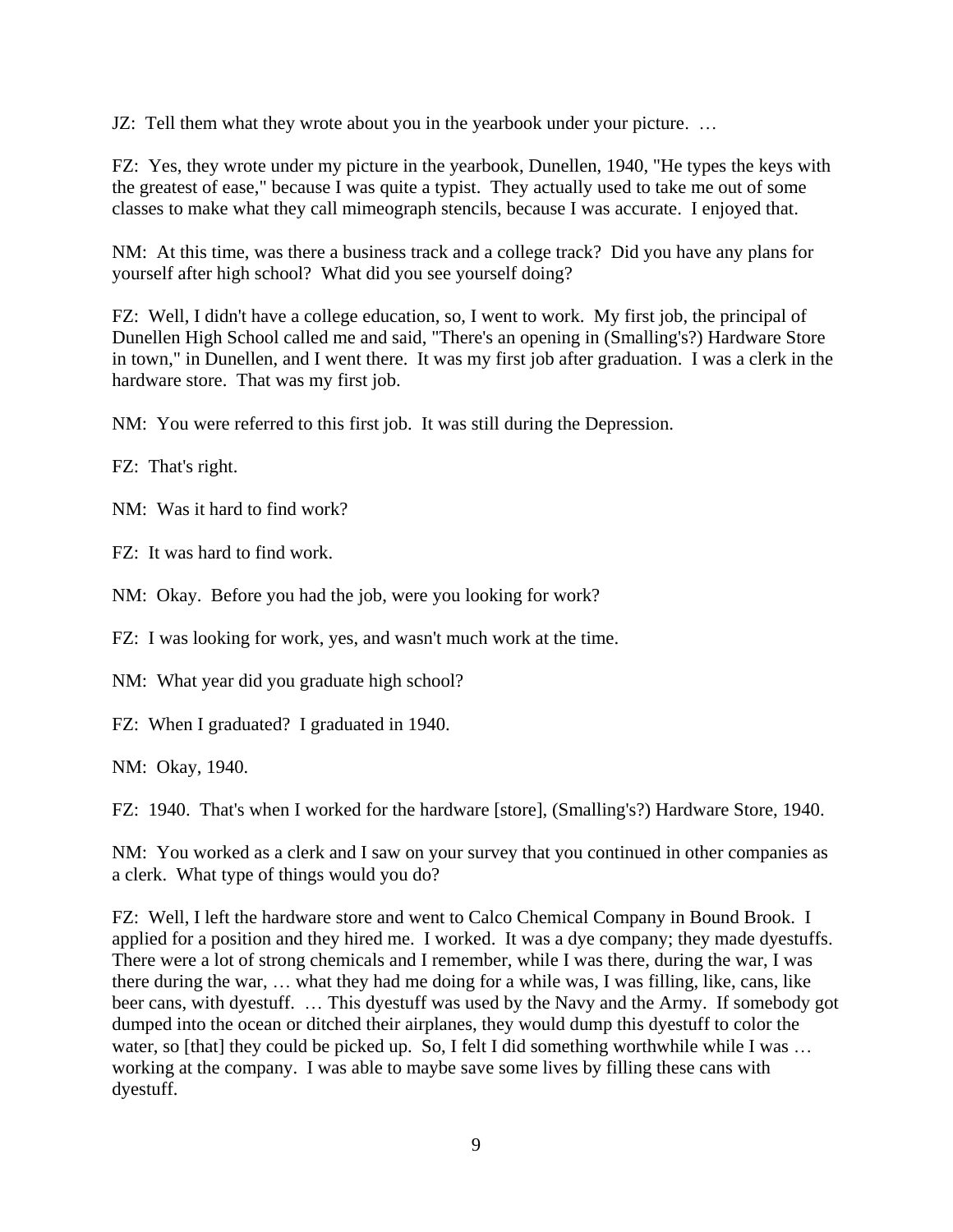NM: While you were at Calco Chemical, were you always filling these dye cans?

FZ: No, I worked, I stayed at Calco Chemical, for about three years, and what happened was, it was getting close to the war, 1940, '41, and we started to go to school, Hank, myself, five of us in the car, and we decided we might go into the Air Force. …

JZ: And where were you going to school? Tell them where you were going to school. What school?

FZ: Rutgers.

JZ: Rutgers.

FZ: I'm going to tell them that. [laughter] The five of us traveled to Rutgers. We wanted to become pilots in the Air Force. So, what happened, on October 16th, while I was working at Calco, we were traveling to work. I was driving. I was driving my sister's new 1940 Chevrolet.

BZ: 1941.

FZ: And I was going down a highway heading towards Rutgers when Hank and the guys said, "Come on, Zup, make the car go faster," and I showed them how fast it could go. I came to a slight bend in the road and I was going, like, eighty-three miles an hour and I turned the wheel. When I turned the wheel, the car turned over three times and there were five of us in the car and every one of us got thrown out. … I was the most seriously injured, because I got the steering wheel into my stomach. So, as a result, I was in the hospital [for] nine weeks, in St. Peter's, right across from Rutgers University. … I remember, while I was in St. Peter's, [the] Japanese struck Pearl Harbor. [Editor's Note: Japanese forces attacked the American naval base at Pearl Harbor, Hawaii, on December 7, 1941, thrusting the United States into the Second World War.] So, here I am in the hospital, with a fractured pelvis, and, when I came out finally, I went to check to get into the Army. I was drafted and, of course, we were going to go into the Air Force, but they wouldn't take me, because of my fractured pelvis. … They put me in 4-F. … That's why I went to Calco then, remember, because I couldn't [enlist]. I was working at Calco, then, we had the accident, and then, after the accident, instead of going back to Calco, I tried another job. Hank was working for Buffalo Tank Corporation in Dunellen, New Jersey. They made steel tanks and I applied there and I got a job and I worked there for about three years during the war. … Also, during the war, I was an air raid warden and I remember, when I worked, … I had a Geiger counter and I had to check for radiation. I remember, … some of these tanks that were made in Buffalo Tank, they sent to our holding company, big storage tanks, and they sent me there once with a little Geiger counter to check to see if there was any radiation. I did that for a little bit when I was there. So, that takes me to around 1948, '49. Then, I got married.

JZ: Dad, when was that thing that happened to you when you went to the beach with your camera?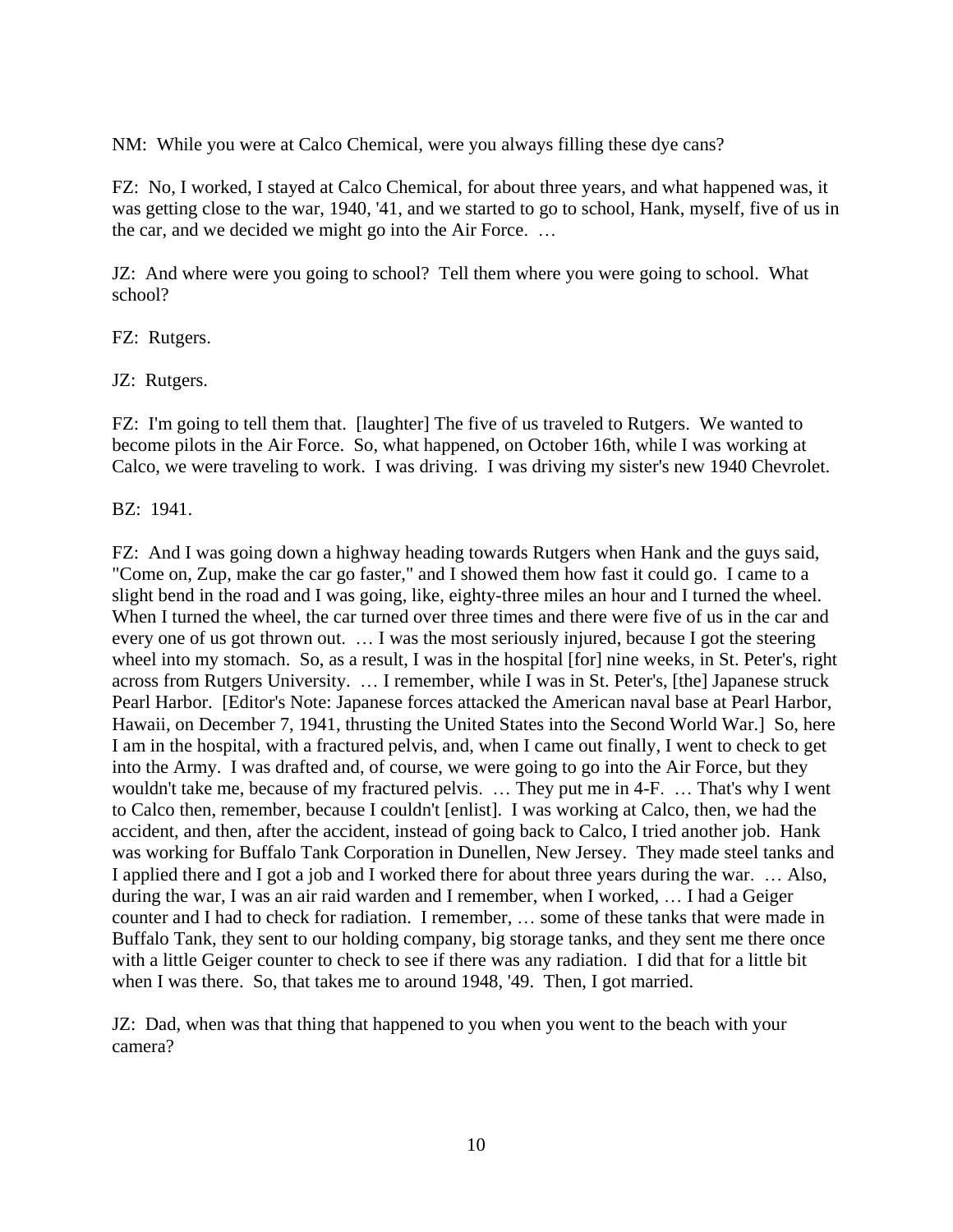FZ: ... Before the war. I remember, the submarines were dropping off saboteurs on the beach, on the East Coast, and we were down the shore on the beach.

JZ: You and Hank?

FZ: And the Army saw us there. They picked us up, took us to headquarters. They thought we were [saboteurs]. … They thought we came off of a submarine. They took us to headquarters. Of course, when we got up to headquarters, the officer in charge called the chief of police in Dunellen, New Jersey, and he vouched that we were all okay, we were all members of the community and there was nothing wrong with us. We weren't saboteurs. So, they let us go. It was quite interesting. [laughter]

NM: I know that Nick has a lot of questions.

NP: When you worked for Calco …

FZ: Chemical.

NP: You had the accident and you remained there …

FZ: I was there, yes.

NP: … For a couple years.

FZ: No, I stayed there until I had the accident and, when I had the accident, in 1941, October 16th, I went to the hospital and, when I left the hospital and started coming back there, I went to work in Buffalo Tank.

NP: Okay, instead of coming back to Calco.

FZ: Yes.

BZ: When did you do the dyes then? I thought you did that during the war, the dye in the cans.

FZ: Yes, that was during the war.

BZ: Then, you must have came back after the hospital.

FZ: ... I was making that dyestuff for the war, yes.

NM: Did you make it with Calco during the war?

FZ: In Calco.

NM: At Buffalo Tank, how long did you work there?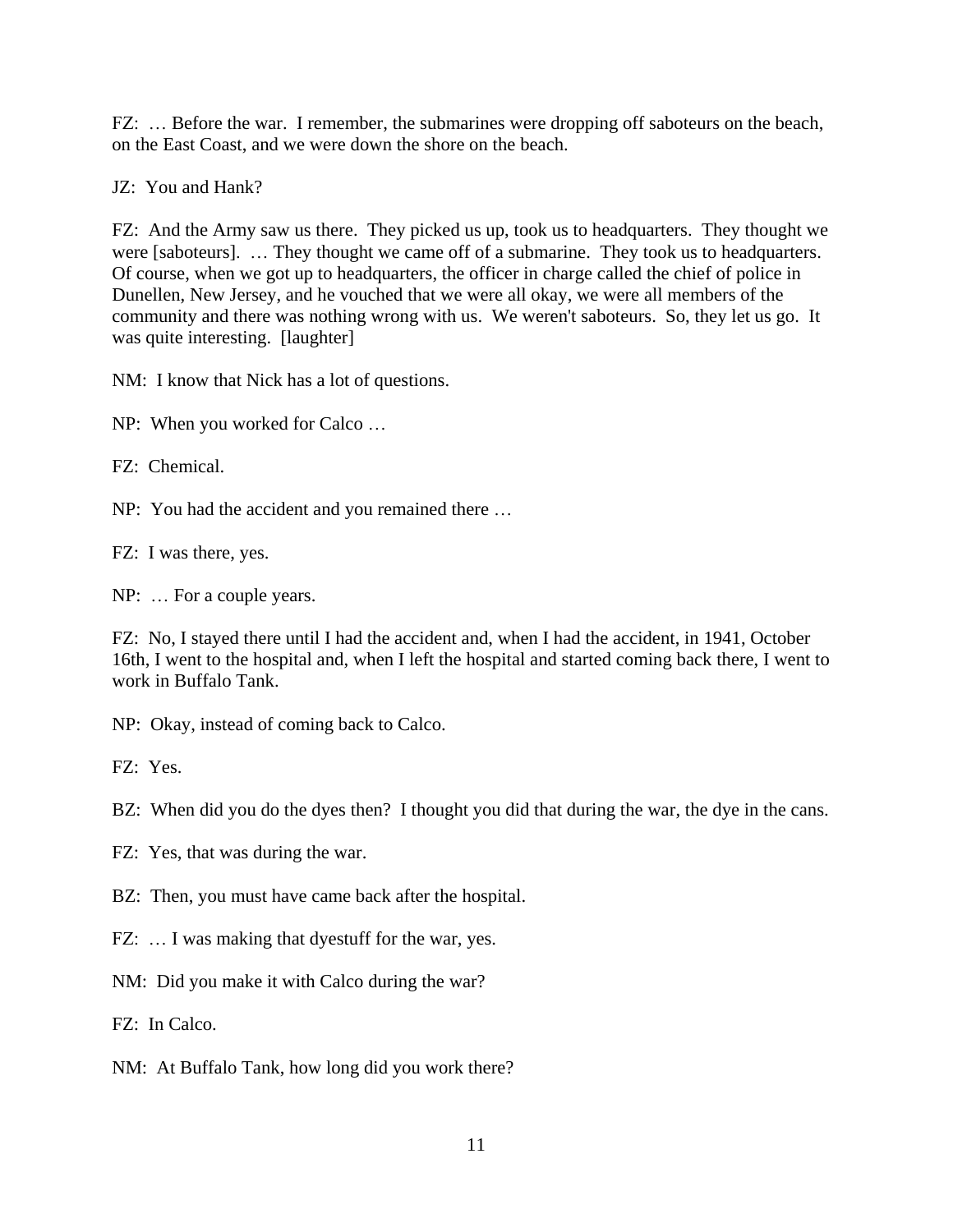FZ: About three years.

NM: Did they contribute to the war effort?

FZ: Yes, they made steel tanks, which they used for the war. … I remember, I had to pick up some--we worked with Russia at that time, they were our allies--and I remember, I had to go to the airport, or the train station in Dunellen, and pick up some Russian people from Russia, who were coming to the factory to check out what we were doing for them. We were making tanks.

NM: Why did you stop working at Buffalo Tank? Where did you work after Buffalo Tank?

FZ: … That's when I became a tax assessor.

JZ: No, you got laid off before that. You worked for Kramer Brothers.

FZ: Yes, that's right.

BZ: Didn't you get laid off?

FZ: ... I worked in the trucking company, that's right. For eighteen years, I worked in that trucking company, Kramer Freight Lines.

NM: Did you get laid off because the war ended and there was not a great need for tanks anymore?

FZ: No, I was let go at Buffalo Tank. There was a steel strike. …

NM: Could you describe what your work entailed at Kramer Brothers?

FZ: Yes, I was the office manager. I actually went to two places to look for a job. One was Kramer Brothers Freight Line, which was in Edison, and, also, right across the street from there was the motor company. They made cars in Edison and I went there for a job and they were going to hire me in Ford Motor Company, but I decided to take the other job and I stayed with the trucking company for eighteen years.

NM: I saw on your survey that you were in the Civil Defense.

FZ: Yes, I was the air raid warden.

NM: What year was this?

FZ: Well, my job was to warn people to get safe if there would be an air raid, you know, put the shades down, and so forth, that type of thing.

JZ: What about the baby butlers that you had to sell before you could get the job at Kramer's?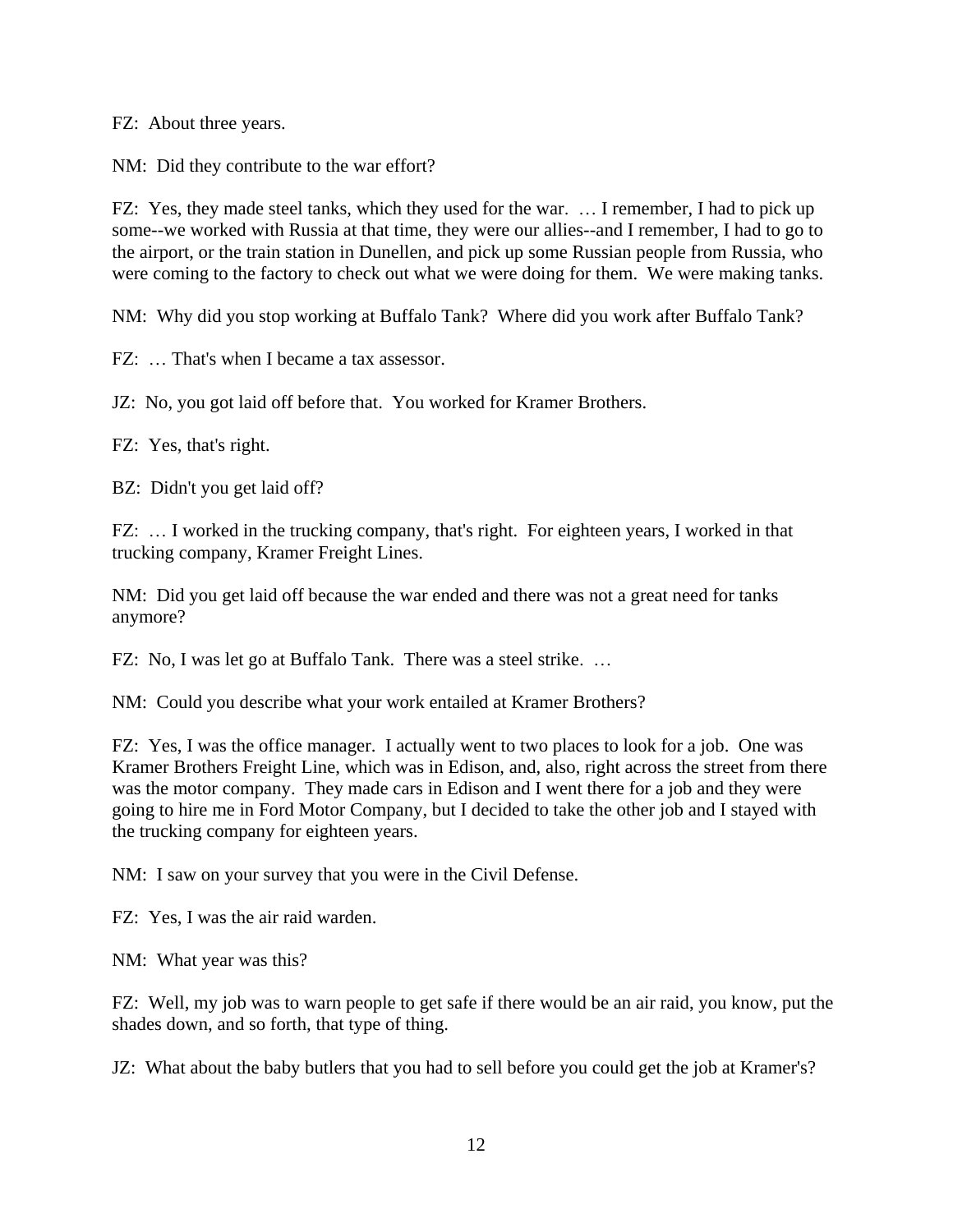FZ: Oh, that was just a part-time job, because things were tough. I got a part-time job selling baby butlers, little tables to put little children in, so [that] they could have breakfast, have food.

JZ: I had one.

NM: As an air raid warden, did you work with anyone else? Were there other air raid wardens in Dunellen?

FZ: Yes, there'd be other air raid wardens working elsewhere in town.

NM: You mentioned that you became a Boy Scout leader during the war.

FZ: Yes.

NM: Could you talk about the things you did with the Boy Scouts?

FZ: Yes. … I mentioned before, … the town used to send people up to Washington Rock, to see the spot where Washington watched the British come in, coming across. I remember, we used to go up there and camp as Boy Scouts and stay overnight … up in the mountain, just normal Boy Scout activities, you know, teaching them how to make knots and how to prepare food.

JZ: Did they do stuff for the war, the Boy Scouts? Did they do things for the war, the Boy Scouts? ...

FZ: The Boy Scouts, we did a lot of things, yes. We used to collect, you know, clothing, we used to collect steel, pots and pans. They needed steel for the war. … Naturally, the Boy Scouts were involved in something like that, to help people get the things they needed for the war effort. Yes, we did that.

NM: Since you worked in Calco Chemical and Buffalo Tank during the war, I know industries tried different methods to motivate workers for the war effort. Was that anything you perceived, like posters?

FZ: Well, yes, selling war bonds. Everyone was trying to sell war bonds to help the war effort, you know. That was done quite a bit. In most companies where people worked, they tried to sell war bonds. We did that, we sold war bonds.

NM: For someone who worked there, would they take that directly out of your check?

FZ: Yes, out of their payroll, yes.

NM: You obviously were in Dunellen before the war began and during the war.

FZ: And during the war.

NM: Can you talk about any changes you saw in Dunellen, in terms of rationing, attitudes?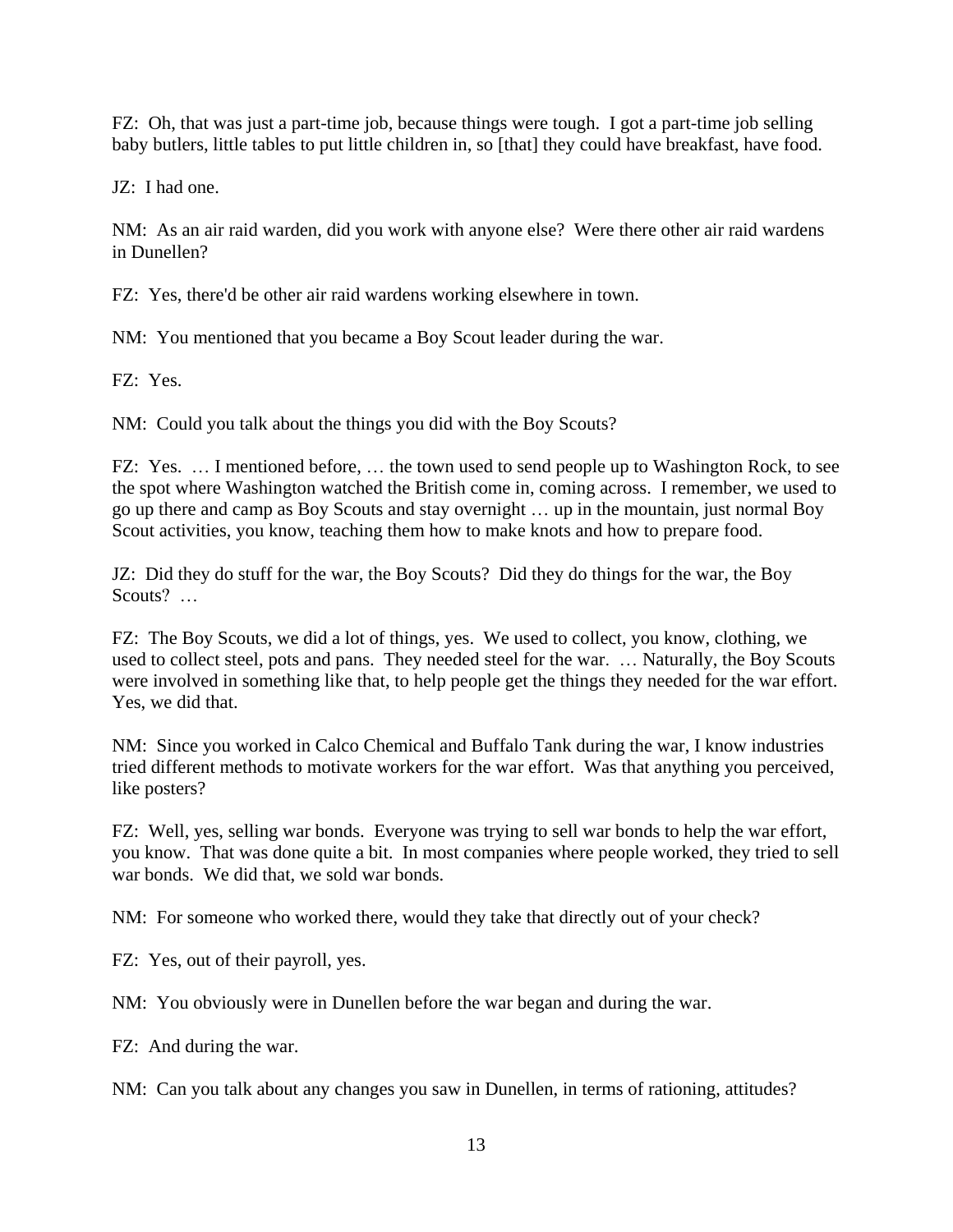FZ: Yes, the gasoline was rationed for a while. I remember, we had to have … coupons or little tickets to buy gas.

BZ: The food was rationed, too.

FZ: Oh, yes, food was rationed, yes. We did those things. We had to do those things.

NM: Did rationing affect your family in a severe way?

FZ: Well, you just had to watch what [you bought]. You were limited to what you could purchase in some items, … but we always had enough to eat. We always had enough to eat.

NM: I understand that some of your siblings joined the service.

FZ: Yes, my twin brother, Edward, he's the same age as me, we're born on the same day, 1922, he left. … He was a junior in high school and he was going to become a senior, but he left high school to go into the Army, because the war started. … No, he left to go to a factory, to work, and then, the war started and, when the war started, he enlisted. … He was in the Army and he went to, he was stationed in an island called Biak, B-I-A-K, in the South Pacific, somewhere near Australia. … I think what they did there is that they worked on Army tanks, you know, repairing Army tanks and putting them together. He did that sort of thing when he was in the Army.

NM: Did any of your siblings work in any war-related industries?

FZ: No, I don't know. I don't think so.

NM: Okay.

FZ: My daughters?

BZ: No, your brothers and sisters.

FZ: My brothers and sisters, let's see, … one sister worked at Wall Street and it had nothing to do with the war effort. Another sister worked in a department store in Plainfield, Tepper's Department Store. … My brother, my other brother, well, I just can't remember what he was doing. …

JZ: One was in Art Color, right? I think Mike was in Art Color.

FZ: He worked at some company where he made cigarette lighters and things like that.

NP: Did all of you still live in the same household, the house you moved to?

FZ: Yes, we all lived in the same household.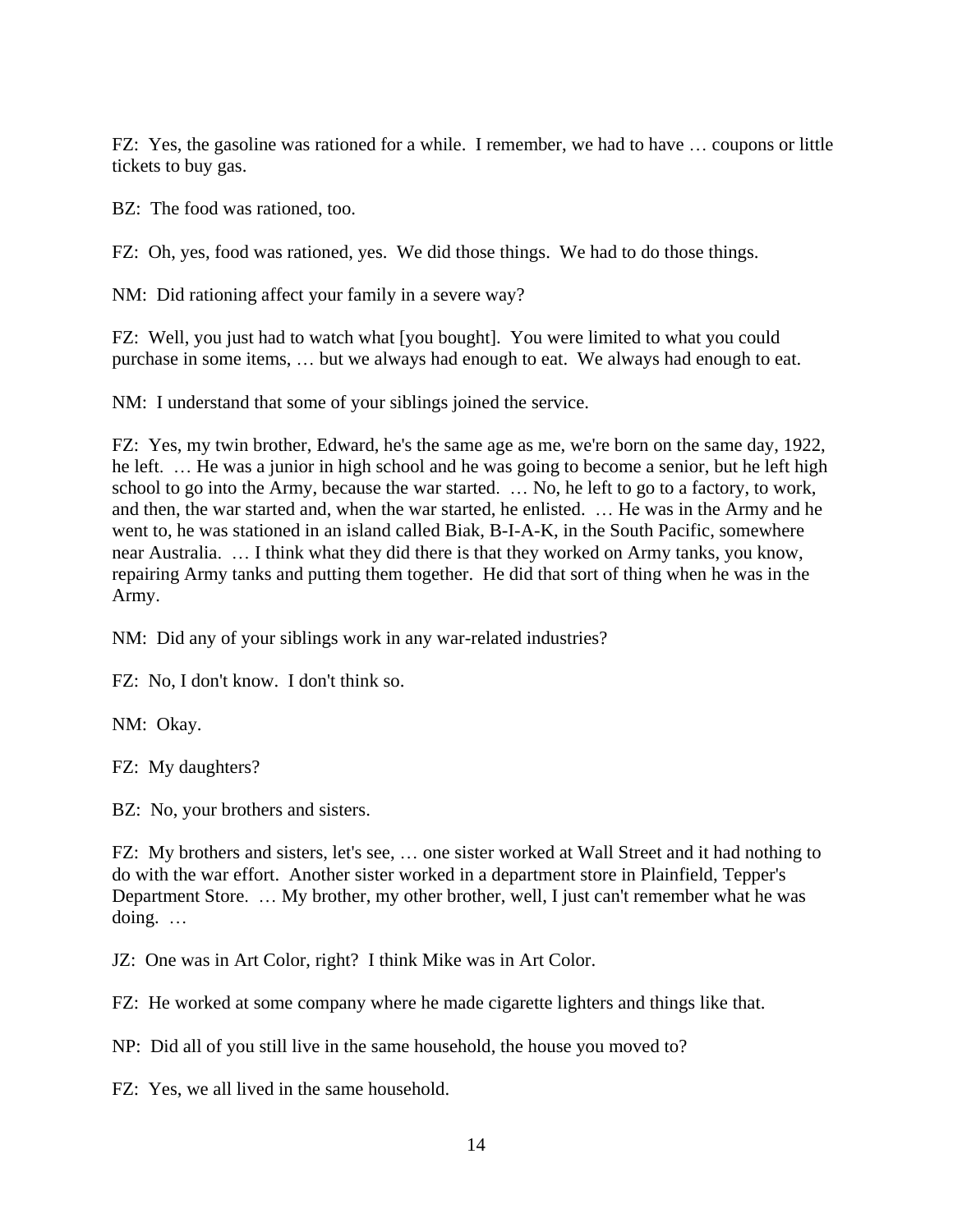NP: All seven of you, or six of you, because your brother was in the service.

FZ: Yes, … until they got married and left, yes, we stayed in the same house.

NM: How closely did you follow the war, what was going on in Europe and in Asia?

FZ: Oh, I listened to everything that was happening, whatever was on the radio, in the newspapers. I read everything. I knew what was going on. I knew what happened

BZ: You used to write to your buddies every day, didn't you?

FZ: I used to write to my buddies that went off into the war, those seven guys that we used to meet. We met when the war started. I used to write to them.

NM: You mentioned, before we started recording, this group of gentlemen that you met with. Could you talk about that? Did you meet every year, annually, on the same date?

FZ: Yes, every year since 1945, these fellows that were in the service, we met, except for the few that didn't come back. Two of them became airplane pilots. One was a P-38 pilot and the other one was a copilot on a bomber and they were both killed. The fellow that was a copilot in a bomber, his plane was landing in England, coming back from a trip over Germany. … They landed in the fog and the plane crashed and he was killed, and, of course, the other fellow was a P-38 fighter pilot and he was killed in the war in the South Pacific. Of course, my friend Hank Hodulik, the one I grew up, he was a gunner on a bomber. … He flew over France to go to Germany to bomb some installation and the flak knocked his plane down and Hank had to jump out of the plane and parachute. … As a result of that, he landed and he had to hide from the Germans, of course, who were looking for the pilots that jumped out or men in the plane. … What Hank did is, he ended up visiting a home in France and these people took him in and kept him undercover, so [that] the Germans, you know, wouldn't catch him. ... They even got false papers for him and they taught him a couple of French words, so, if they ever were questioned by the Germans, they could get away with it and Hank got away with it. He stayed with these people until it was the end of the war.

NM: You would write letters to your friends.

### FZ: My buddies.

NM: Would you get letters back from them? How regular was the mail you would get back?

FZ: Well, actually, … I should've done better than I did. I know I made a letter and … I made a copy of the letter, telling them what was happening, but I sent a copy of the letter to them, rather than write individually, and some of them let me know about that later, says, "You could've written to us personally, you know, rather than just making one letter and sending it to all of us." That was it, what I did, which I shouldn't have done, you know, but I did write to them by putting everything in writing and making a copy of it and sending it to the boys.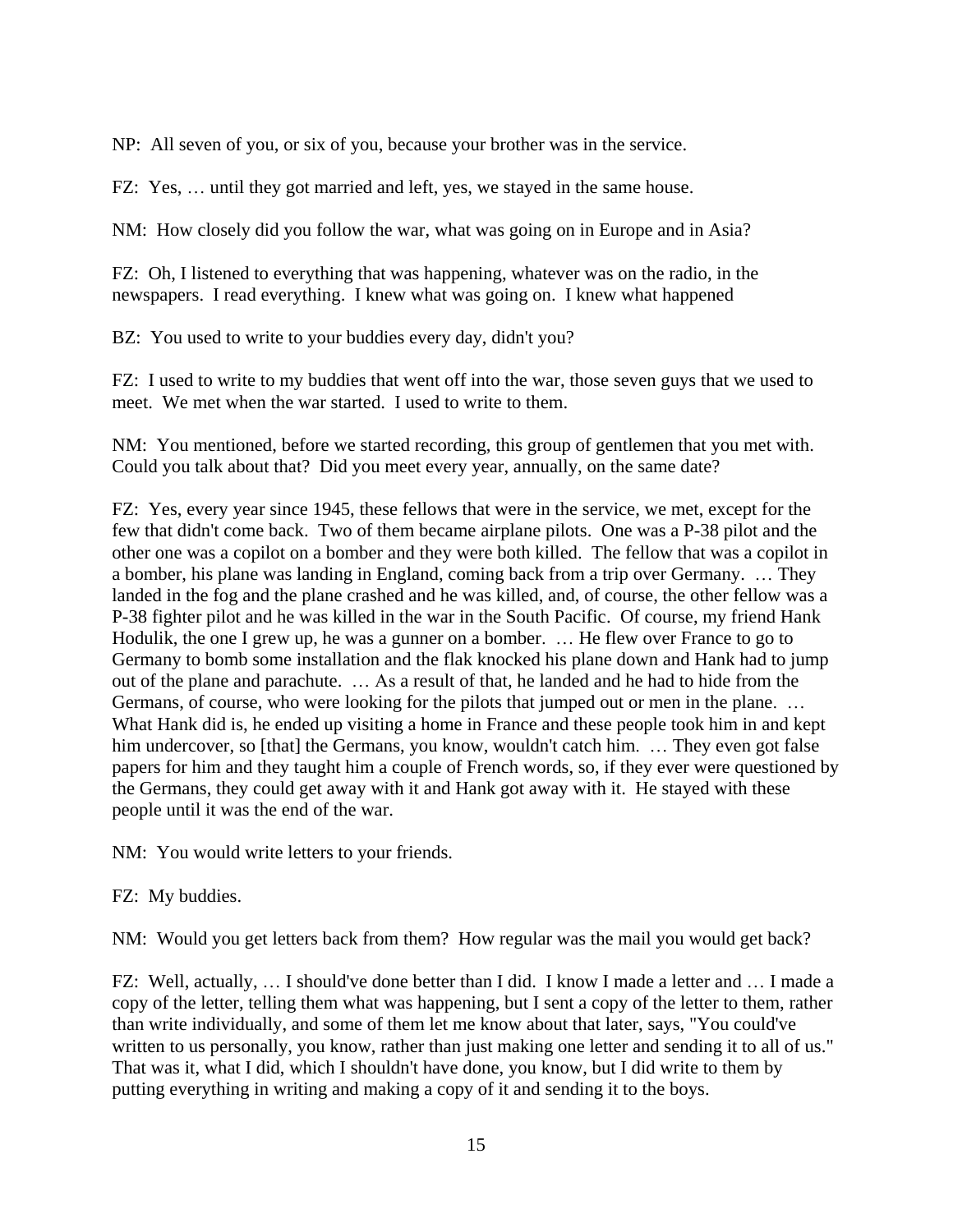NM: Were you able to keep track of where everyone was? I know that some of the news and some of the information was censored.

FZ: Well, during the war, they didn't really tell you where they were at. You know, if they were in training somewhere, you'd know where they're at. …

JZ: Did they black things out of their letters? …

FZ: No, they didn't. … We didn't know where they were. We didn't even know … that Hank, my friend, was shot down over France, didn't even know. We thought he was missing. We didn't know he was there.

NP: In those years that he stayed with that family, did you have any contact with him?

FZ: No, not at all, didn't find out until the war [ended], when he got, actually, released and sent back to England, yes.

NM: In interviewing other gentlemen who were not drafted, they said that, often, people asked them, "Why aren't you in the service?"

FZ: Yes.

NM: Was that something that people would ask you?

FZ: Yes, they would ask me why I wasn't in the service and I would explain to them that I had a car accident and a fractured pelvis and the Army wouldn't take me, but what I did, in 1945, in the last year of the war, I did go back and I tried to get in. … I went to Newark and I went through the physical. … They decided, after that physical, that they would take me into the service and they told me to, "Go home and we'll call you in about a week," but, when I got home, a week later, they called me and they said, "The war's over. Don't bother to come in." So, they didn't take me.

NM: What motivated you to try to join the service again?

FZ: I felt I didn't do my share. … I thought I missed out on something. Of course, the buddies all told me I didn't miss out on anything. I missed a lot of terrible horror, a lot of horror in the war. I felt that I'd missed something, you know, and I wanted to get in and … try to do something, but the war was over.

NM: Since you were on the home front and your brother was in the Pacific, how often would you hear from him?

FZ: Oh, yes, he would send me pictures of the island, of the people on the island, where he stayed, yes. He showed pictures. He sent me pictures and wrote to me. We wrote back and forth to each other.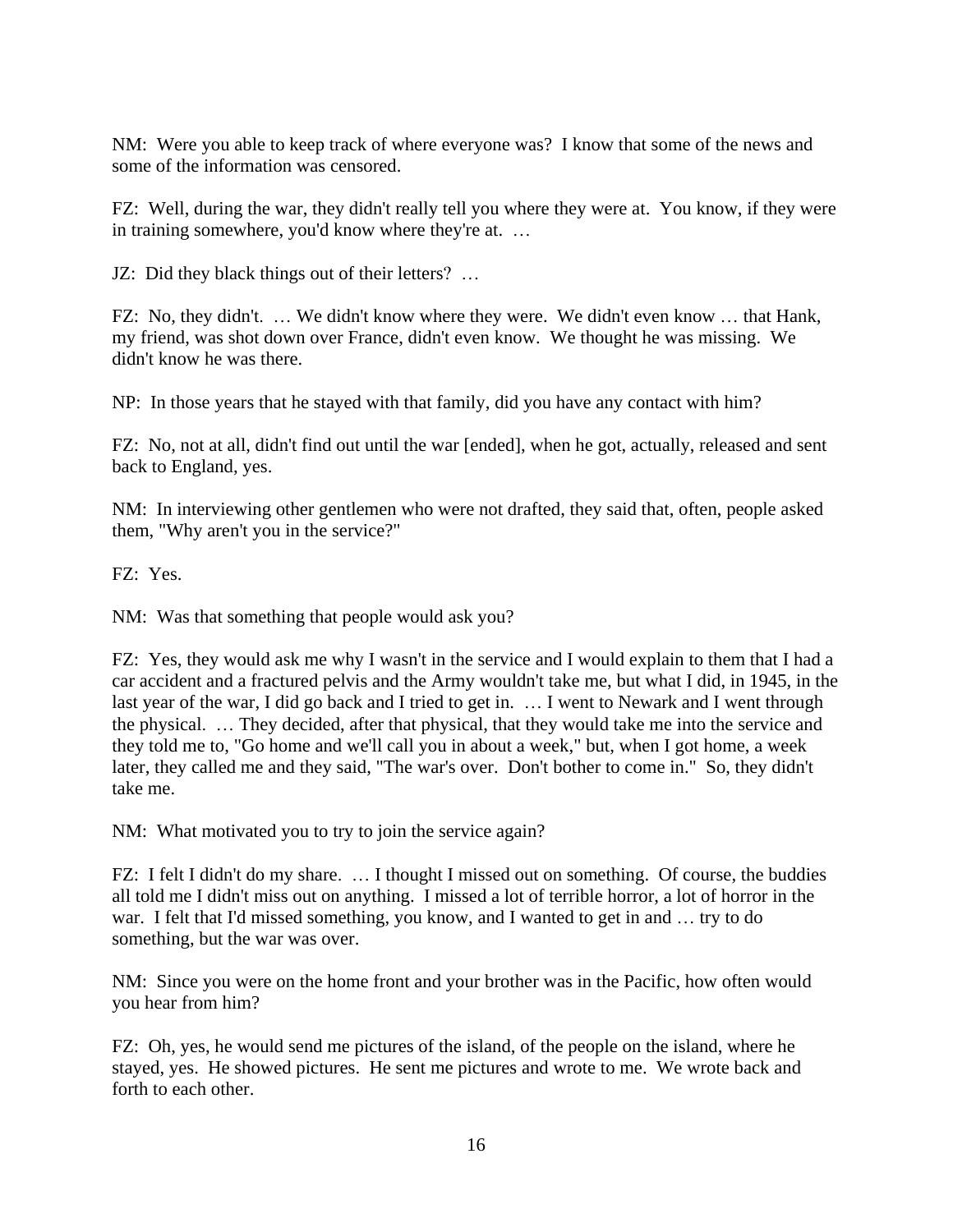NM: During the war, was your father still working with the same company?

FZ: During the war, he was still with that Scott Company, yes.

NM: Did your mother or father take on any additional part-time work in factories or anything?

FZ: No, … my mother didn't. She was always a homemaker.

NM: When you had the car accident in 1941, you were on your way to Rutgers. What courses were you taking at Rutgers?

FZ: We were … doing algebra at the time. We're taking algebra.

NM: What was that for?

FZ: So, we … would be able to get into the service, the Air Force.

NM: It was required.

FZ: Yes, certain things. You had to learn something.

NM: Were these courses during the daytime or nighttime?

FZ: In the evening. After work, we'd go, yes.

NM: During the war, on the home front, is there anything that we may have missed or that you want to add about your work?

FZ: Well, I think that's about it. I think we covered it mostly.

NP: How did your parents receive you not being able to enlist? Were they in some way happy?

FZ: No, they understood that … I injured myself quite seriously. So, I mean, they knew I couldn't go. I couldn't do anything.

NP: Would they have wanted you to fight if you had not been injured?

FZ: No, I don't think they would want me to fight. I don't think parents wanted their sons to fight, although some may have. I don't know. … They never said anything to me, that they wish I had gotten in or should've gone in, you know.

NM: When you were at Buffalo Tank, at one point, you had to pick up some Russians.

FZ: Russian men, yes.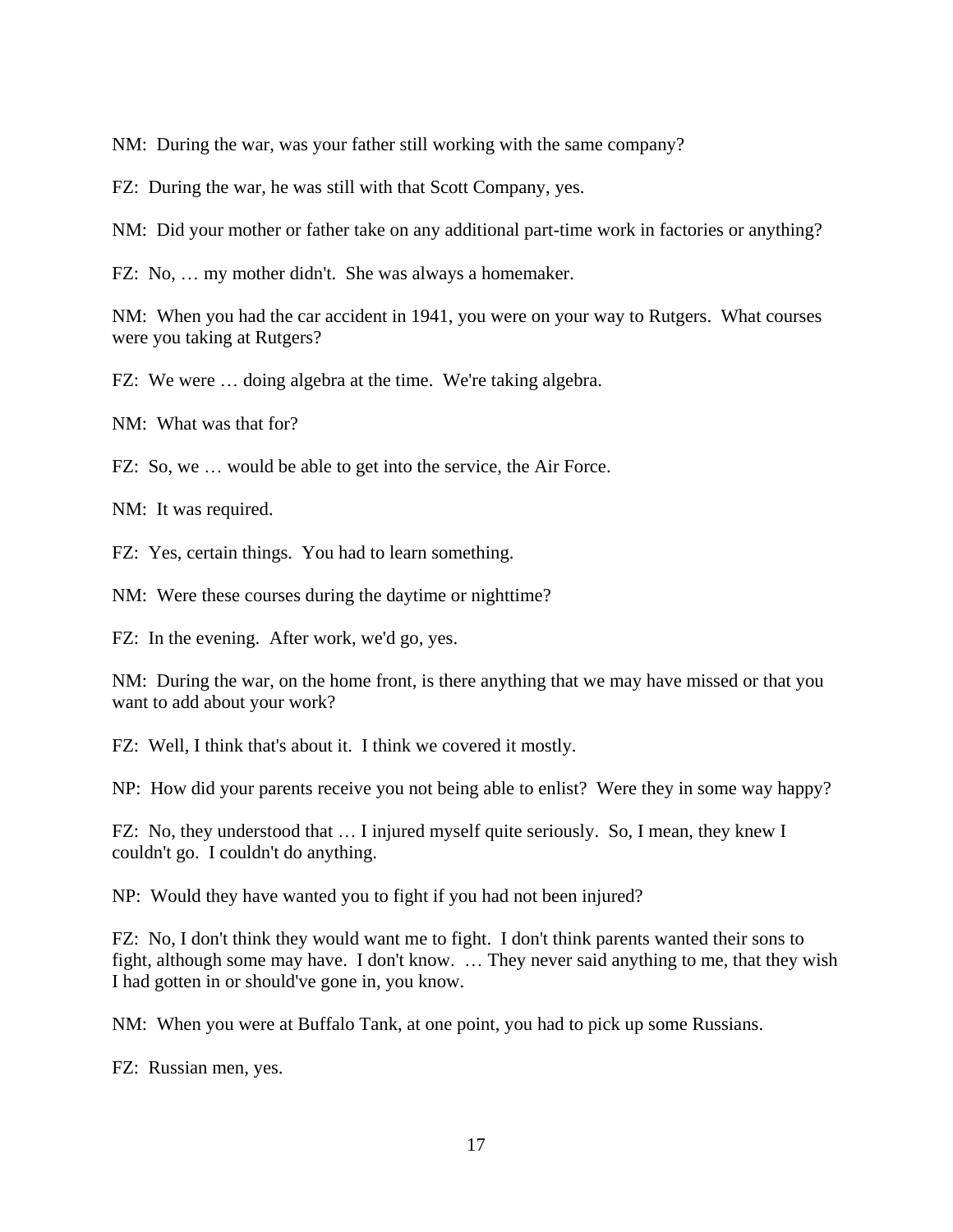NM: Could you elaborate on that a bit more? Can you talk about that situation?

FZ: Yes, they just sent me to the train station to pick up two Russian men there, from Russia. I guess they had to come to inspect something where the tanks were being made. I remember one thing about--in Plainfield, oh, I picked them up in Plainfield--and, when I picked them up, I remember that we were going through … the street and they noticed, the two Russians noticed, a nun … walking on the street and they said to me, "We don't allow that in Russia." They don't allow the religion, I guess. I always remember that statement that they made.

NM: Do you know what these tanks they were making at Buffalo Tank were used for?

FZ: No, I never knew, … all sizes of tanks, storage tanks, I guess for fuel, and I guess tanks for industry, for storage, you know. They made a lot of tanks.

JZ: Maybe you want to tell them what you know about the Manhattan Project in Middlesex here.

FZ: Oh, yes.

JZ: And Mom's brothers worked there.

FZ: In Middlesex, New Jersey, here, right across the tracks over here, they had the Manhattan Project. That was the one that … worked on the atomic bomb. Here in Middlesex, my wife's brother was in high school and … they gave him a job working there. They were taking this ore that they used for the Manhattan Project and they were bringing it into Middlesex and working at it and putting it and sending it somewhere. So, that was right here in Middlesex, New Jersey, part of the Manhattan Project. [Editor's Note: The Middlesex Sampling Plant operated from 1943 to 1955, first under the Manhattan Project, then by the Atomic Energy Commission. The plant sampled and handled uranium, thorium and beryllium.]

JZ: They were picking up … her brother and his friends. Didn't you say they didn't even know at the time …

FZ: No, he didn't know what he was doing. He was working on something, but didn't know what it was. It was all secret. Yes, the atomic bomb was a secret.

NM: You mentioned that you were in a hospital when you heard about Pearl Harbor.

FZ: Yes.

NM: Where were you when you heard the war had ended?

FZ: I was working in the Buffalo Tank.

NM: What was the reaction in the community?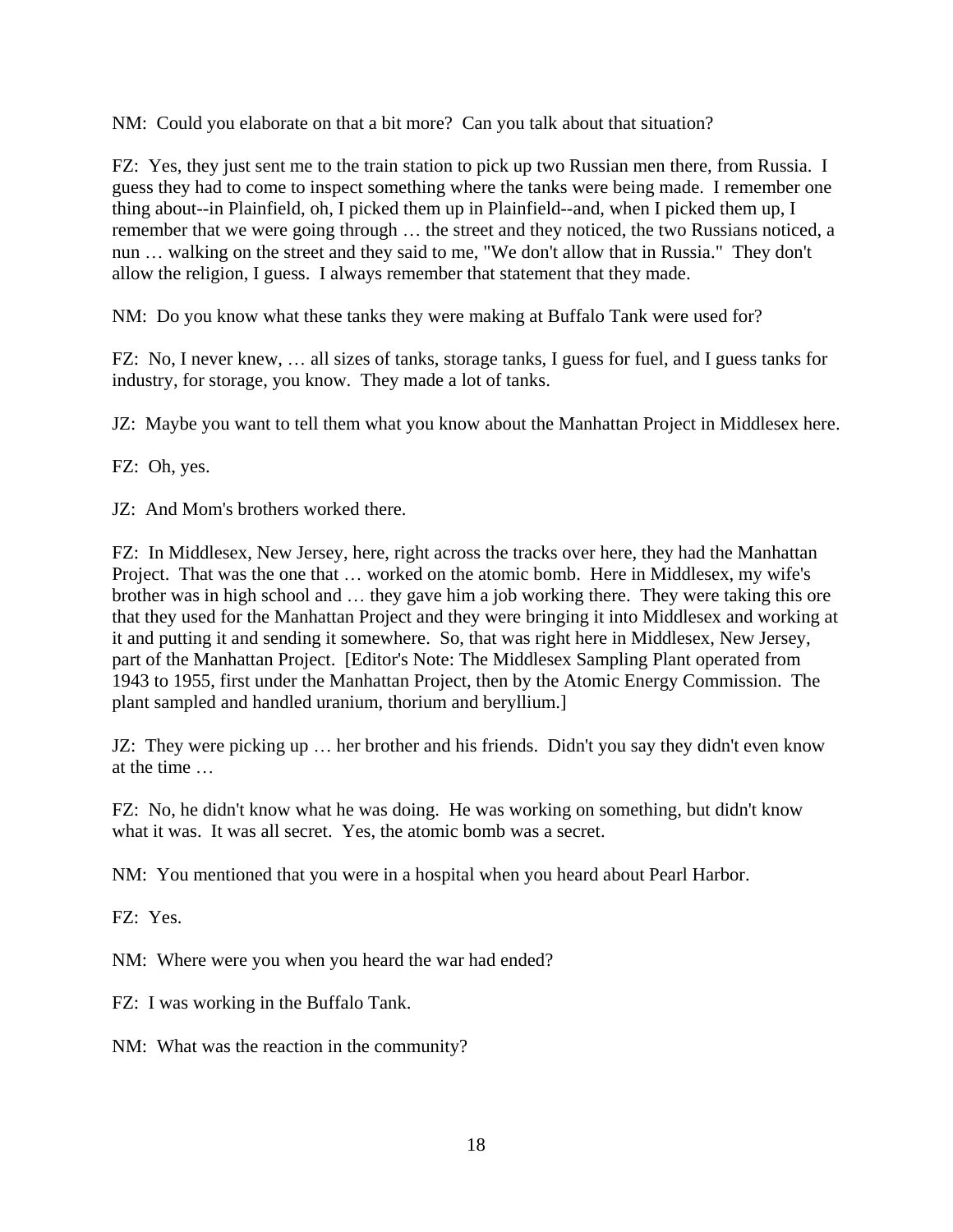FZ: Oh, everybody was elated. I remember people going to church, going to the church doors, going inside and thanking God that the war was over, it was all over, yes.

NM: In the town, were there any celebrations, parades, things like that?

FZ: No, not like there was in New York City. No, there was nothing. Everybody was elated, but no big demonstrations, … not in our little town.

JZ: How about when people came home? How about when people you knew came home? Did they have big receptions for them when they arrived?

FZ: No, I don't recall that, I don't recall receptions. They came home individually. They didn't come in a group.

NM: You continued to work at Buffalo Tank until 1950 or so. Then, there was a steel strike.

FZ: Yes.

NM: These ex-servicemen were now in the United States and trying to get jobs. Do you recall if it was hard for the former servicemen to get jobs?

FZ: Well, after I left Buffalo Tank, I had that trucking job, office manager, and … I kept that for eighteen years.

BZ: What about the veterans? Did they have trouble getting jobs when they came home?

FZ: … Well, no.

NM: At Buffalo Tank, were there people who had worked there before the war, joined the service, and then, came back?

FZ: Yes, Hank was one of them, yes. He was in the service. He was working there, and then, he went into the service and he came back and went back to work there.

NM: Were there positions at Buffalo Tank for the people who left for the service?

FZ: Yes, they gave them their jobs back.

NM: In 1950, there was a steel strike. Can you talk about it? After that, you left Buffalo Tank.

FZ: They just laid me off, that's all. … They laid me off.

NM: That was when you got the job with the trucking company, Kramer.

FZ: Yes, the trucking company.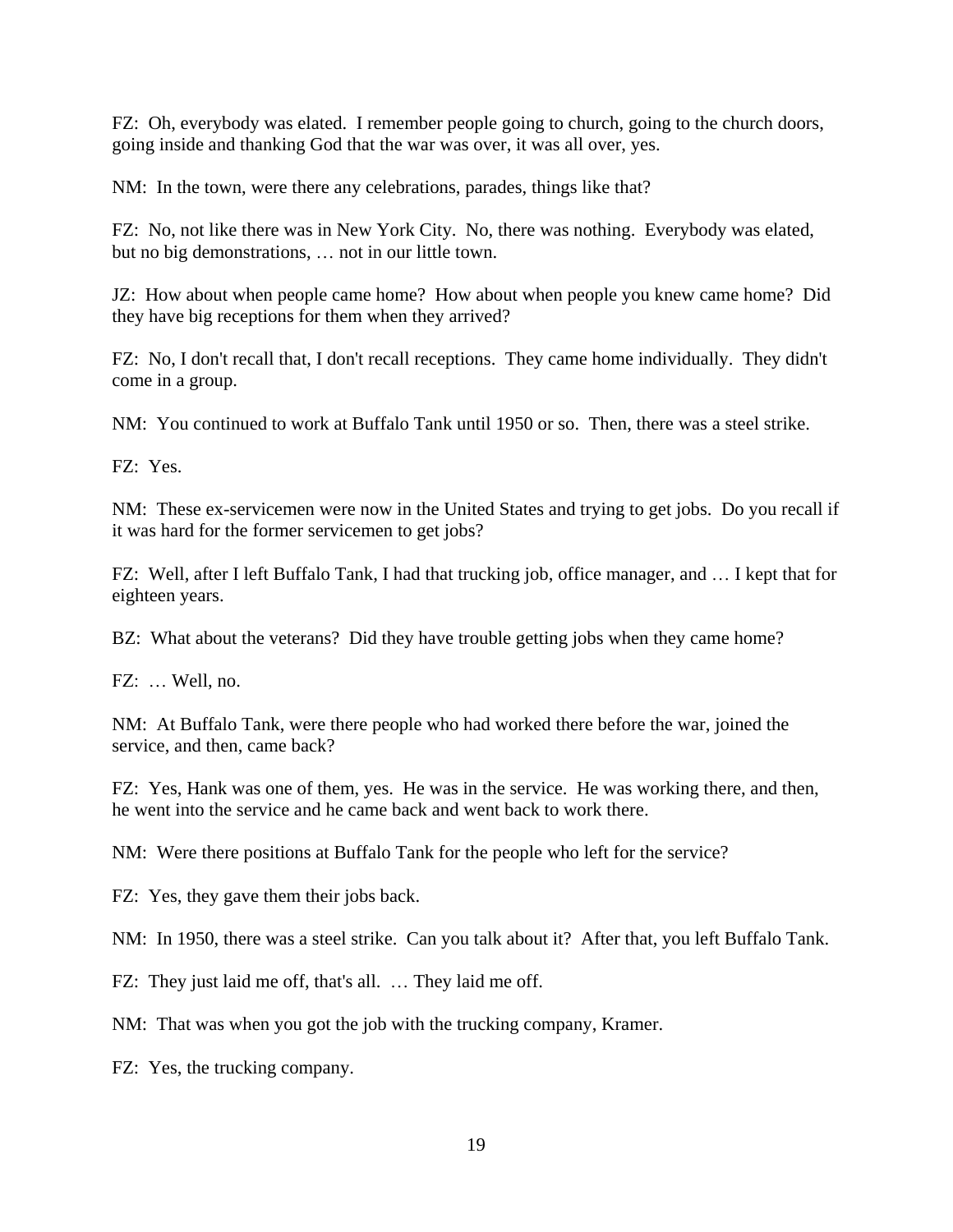NM: Could you talk about the type of work you did at Kramer?

FZ: Well, I was the office manager. I did the payrolls, I made the accident reports for the injuries or accidents, … you know, took orders, normal routines in the trucking office, taking care of what you had to do, and I did that for the eighteen years.

NM: While you were at Kramer, the Korean War began.

FZ: Yes, the Korean War came on.

NM: Did that affect the company or you in any way?

FZ: No, it didn't affect them at all.

NM: Okay, because I know some companies retooled and produced things for the Army. Would you have been of age where you might be drafted in the service?

FZ: No, I was not that age anymore.

NM: You worked at Kramer for eighteen years.

FZ: Yes.

NM: Did you retire from there?

FZ: They went out of business.

BZ: No, didn't you go to [where] you were training people? When they came back, they let you go. …

FZ: Kramer sold out to somebody else.

BZ: Transcon.

FZ: Transcon Lines, and I worked with them for a little while. They sent me to California, their home office, to learn their procedures, and they sent me back. After I trained the people, they let me go. [laughter] They just let me go.

JZ: Gee, that sounds like what's happening today.

FZ: They had some strike problems at that time, some strike problems.

NM: After Kramer, what did you do?

FZ: I went to become a tax assessor.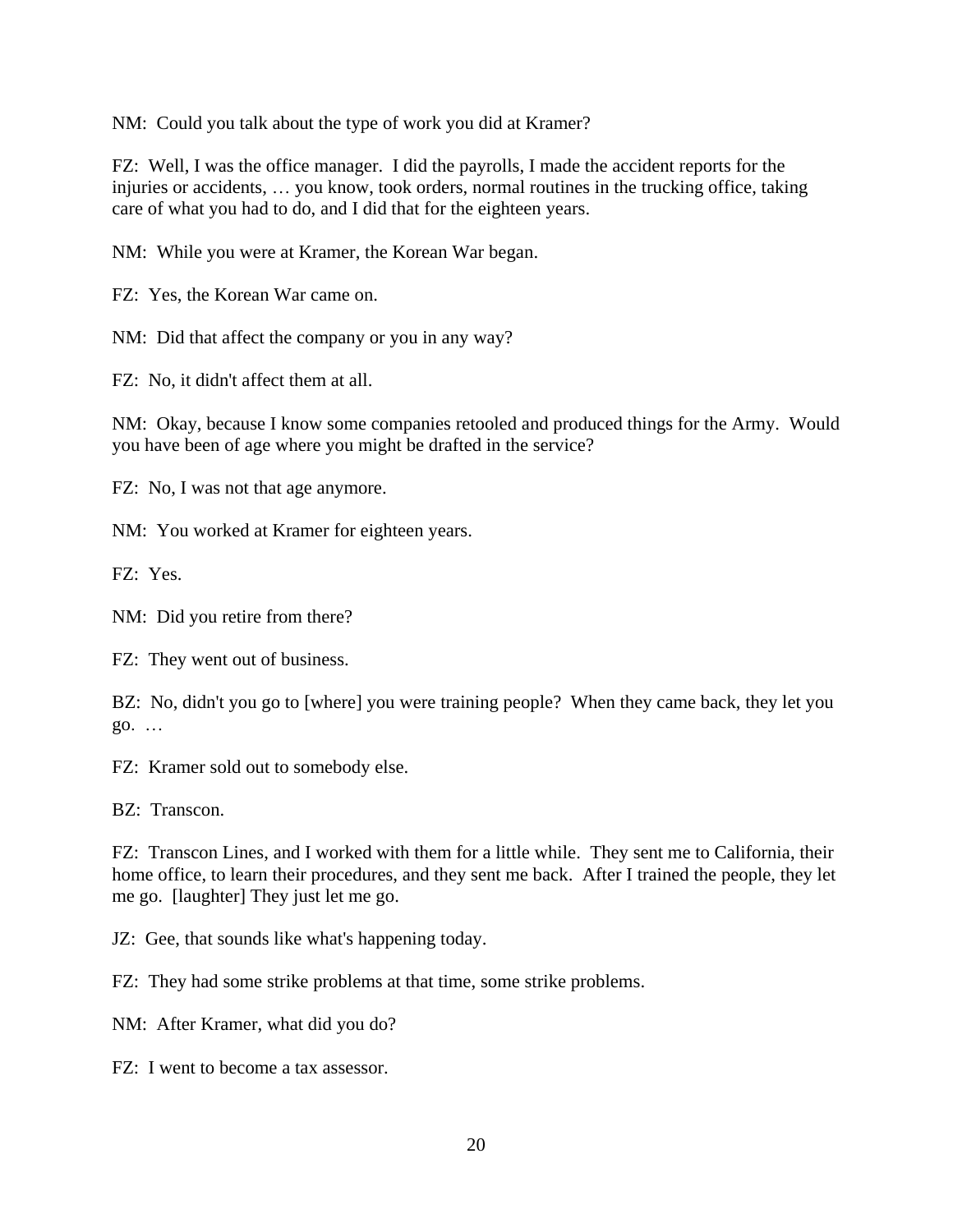BZ: What about the other trucking companies?

FZ: Well, that was just a short time. I worked somewhere else for a short distance, some other company. They hired me, another trucking company hired me for a couple of months, but, … then, somebody asked me if I'd like to run for tax assessor in town and I said, "I'll give it a shot." So, I ran and I won the election and I became the tax assessor for twenty-one years.

JZ: Tell them about how it was. … They had a new tax assessor every term, because, if you got reelected, it'd be tenure for life and no one got it until you. You were the first one to get reelected and have tenure for life.

FZ: Yes, I got tenure.

JZ: No one ever got that before you. No one got reelected.

FZ: When you're elected the second time, we got tenure. You could keep the job as long as you wanted.

- NP: When you left Kramer and were in and out of jobs, did your wife hold a job?
- FZ: My wife worked for Mack Trucks.
- BZ: No, that was before I was married.

FZ: Oh, that was before the war, that's right. No, she was home.

- BZ: Yes, I was home with the children.
- JZ: Those were the days, if you were pregnant, they made you leave a job in those days.
- FZ: I had to leave my job.

NM: You were a tax assessor for twenty-one years. Could you talk about your duties there?

FZ: Yes, sure, as a tax assessor, it was the responsibility of the tax assessor to put the assessment on homes that are built, for taxation. … Well, not only that, but, if some people wanted to appeal their taxes, they thought they were high, or too high, they were allowed to file an appeal and go before the county tax board and I'd have to go to the county tax board there to listen to what they had to say. The county tax board, which was Middlesex, it was in New Brunswick, they would make a decision after hearing what the conversation was, the objections to the high rates or the high assessment, and they'd make a decision whether they would lower the assessment or not. … My job was always to, whenever a new building would go up in town, including industry, we'd have to go there and get the measurements of the property, because they were mostly based by square footage, whether they were homes or they were commercial industry, and we'd have to use our book value, what we had in the books per square foot, to assess their taxes. That basically was the whole job as a tax assessor.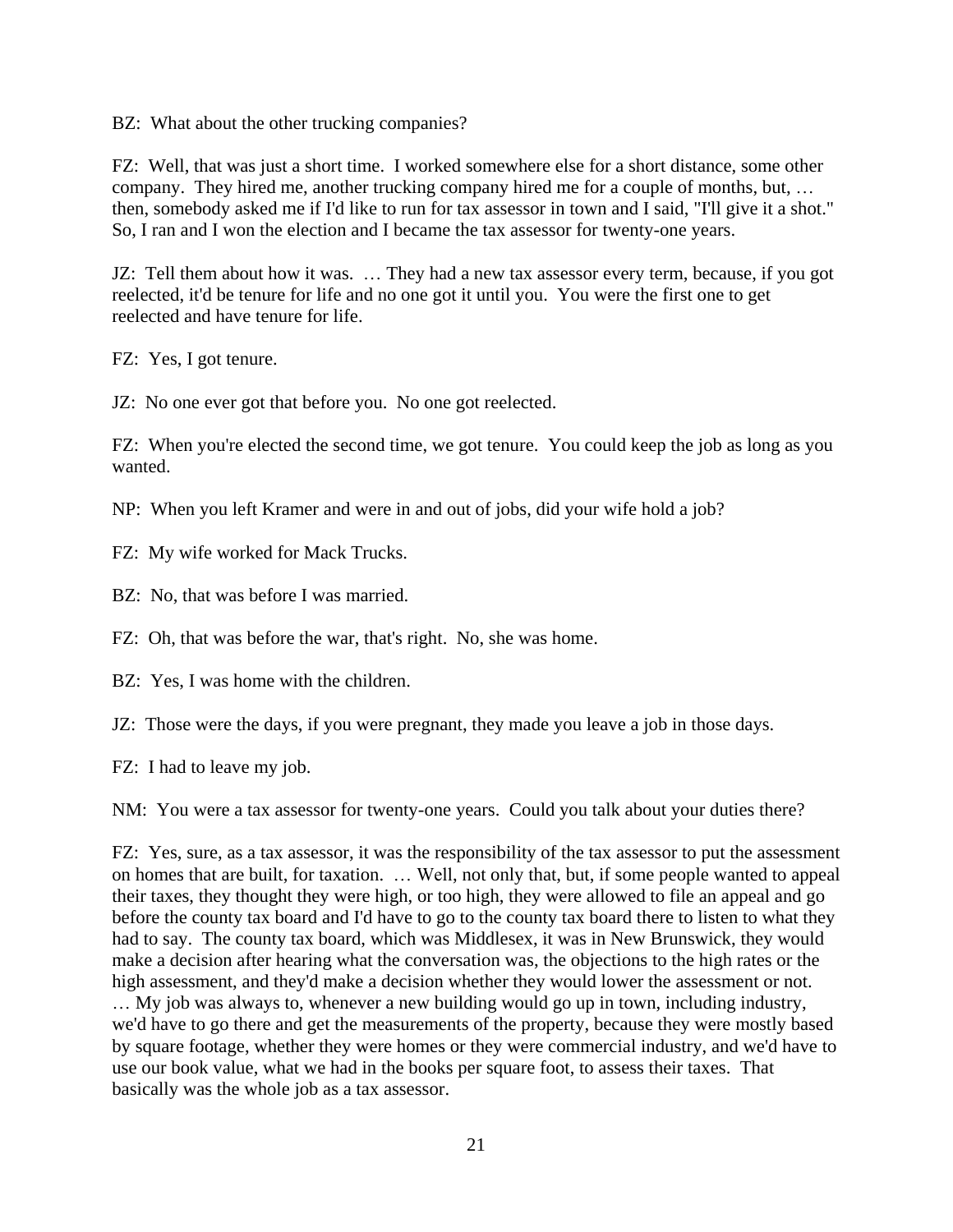NM: Are there any experiences that stand out in your memory about your time as a tax assessor?

FZ: Well, while I was a tax assessor, we had a revaluation. What happens is, when the market goes down, the houses drop in value, like they are today. … The county board insists that you do a revaluation and bring the assessment values up to what they should be, you know. … We had a revaluation once when I was the assessor. … They hired a firm to come in to do it, because you had to have a lot of men get out and look at every house in town and, in most cases, they changed some and lowered some and raised some, or left some the same. That was the biggest thing we had to do when I was a tax assessor, revaluation.

NP: How long does a tax assessor hold office?

FZ: Well, if he made it, if he was elected a second time, he had tenure. He could keep it as long as he wanted to, but I kept the job until I was sixty-nine and I retired. I retired with a pension. … Then, a friend of mine was working in … the drugstore, he was delivering drugs and he gave it up and he said, … "You want a job delivering prescription drugs?" So, I went there and they hired me and I've kept the job to today.

NP: Was that the reason you ran for reelection? You enjoyed being a tax assessor.

FZ: Yes, I enjoyed it, I enjoyed it, yes.

NM: In a small town, did local politics affect you and your position in any way?

FZ: Well, yes, … I worked with the party, that I belonged to the party and I did work with them whenever election time came. … I helped them with the elections, yes.

JZ: There was some mudslinging at election time, I would say. At election time, there was a lot of stuff.

FZ: Oh, yes, a lot of stuff, election time.

JZ: Political.

BZ: Like there is now.

JZ: Yes, same thing.

NM: Were these elections close elections for you?

FZ: No, high for me. I was pretty well-noted in town. I was very active in my church parish and a lot of people knew me and the woman that had the job before me--it was a woman as tax assessor--went against me and I beat her in the election by quite a few votes. … After I beat her in the election, she took me to court. She said … that she had tenure and she should've kept the job and I should not have even run against her, but, after going to … the trial, we went to the trial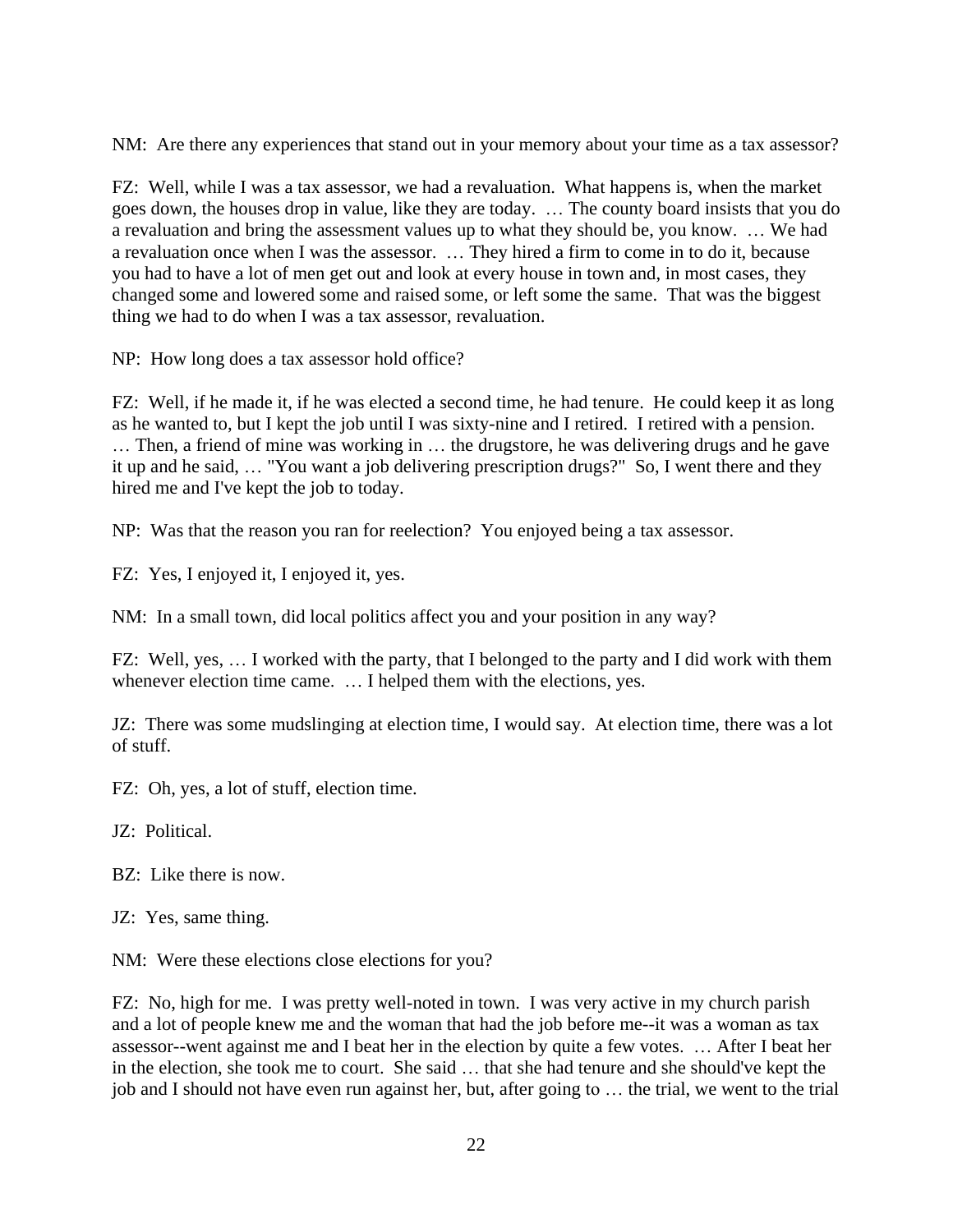and the judge said, … "You can't have both worlds." In other words, she didn't get elected, she lost, so, because she lost, she wanted to keep the job saying she had tenure, but she didn't have tenure, according to the law. …

NM: The second election, where you got tenure, there were no challenges, just straight forward.

FZ: … In fact, when she lost out, the next time, yes, she didn't run against me.

NM: I want to give you a chance to add anything to the record that we may have skipped over.

JZ: I think your radiation experience with the town was a bit interesting. [Editor's Note: Mr. Zupko misinterpreted radiation as recreation.]

FZ: Yes. I was also active in the town in recreation. I used to run dances during the war. They had dances and I'd set it up at a high school on the grounds and we'd have a band come there and we'd have food there and we'd have dancing in the high school. We did that during the war.

BZ: What about in Middlesex?

JZ: In Middlesex, when they trained you for the Geiger counter, that radiation stuff.

FZ: Yes.

JZ: The Geiger counter thing, tell them about that. … It was interesting, when you had to go out in the middle of the night that time, remember?

FZ: Where?

JZ: When … they called you in the middle of the night, when you were the Geiger counter expert in town.

FZ: Yes.

JZ: Three Mile Island.

FZ: Oh, Three Mile Island?

JZ: Yes.

FZ: I went to school. I had to go to school. In fact, I was going to school, learning about how to use a Geiger counter when that Three-Mile Island happened. Remember that? Three-Mile Island, yes.

JZ: And? They brought that back to Middlesex, remember? The part that was made in Middlesex, they called you in the middle of the night to go check it for radiation.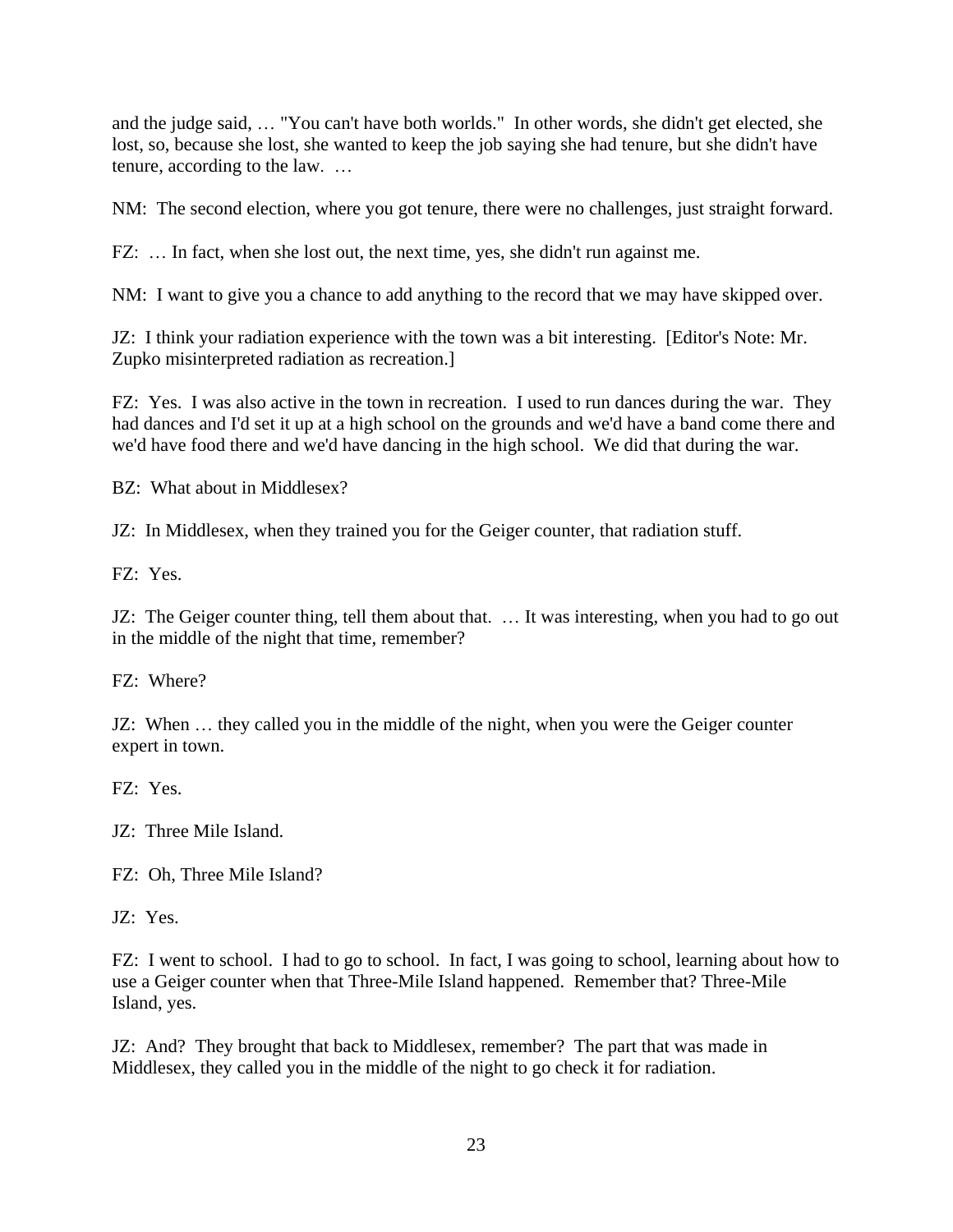FZ: I did that, yes.

JZ: Part of the reactor.

FZ: Yes.

JZ: They brought it back to this town and you had to go check it.

FZ: Yes, they brought it back. Yes, I mentioned I did that.

NM: Okay, that was during the Three-Mile Island incident.

FZ: Yes, Three-Mile Island.

NM: Since you lived in the area, Dunellen, then, Middlesex, in the late 1960s, people in the area often talk about the riots that occurred.

FZ: In Plainfield? [Editor's Note: The Plainfield riots, also called the Plainfield Rebellion, occurred from July 14 to July 17, 1967, and resulted in over one hundred arrests, ten gun violence injuries and the death of police officer John Gleason. Gleason was killed by a mob after shooting a young African-American man on the third day of the crisis. That same day, civilians seized arms from a local munitions factory. The National Guard was then deployed to the city and a truce was negotiated on July 18th.]

NM: Yes, Plainfield.

FZ: Yes, yes.

NM: Can you talk about what you recall about that, if there was concern in the community?

FZ: Yes, I remember that. It was quite horrible. My wife lived in Plainfield. …

BZ: Not at that time.

FZ: Of course, I married here. Again, she came to live with me, but … her home was not too far from where they killed the policeman … during that riot. It was quite a thing and I remember it very well. Of course, I didn't go there, I didn't want … to have any problems, you know, but they did have a lot of problems, yes.

NM: Was that ...

JZ: That's when I was in high school. I'd have trouble getting in to some of my friends, to visit some of my friends. You had to show your license to get through the blockades, to get to their neighborhoods.

NM: Is there anything else you would like to add?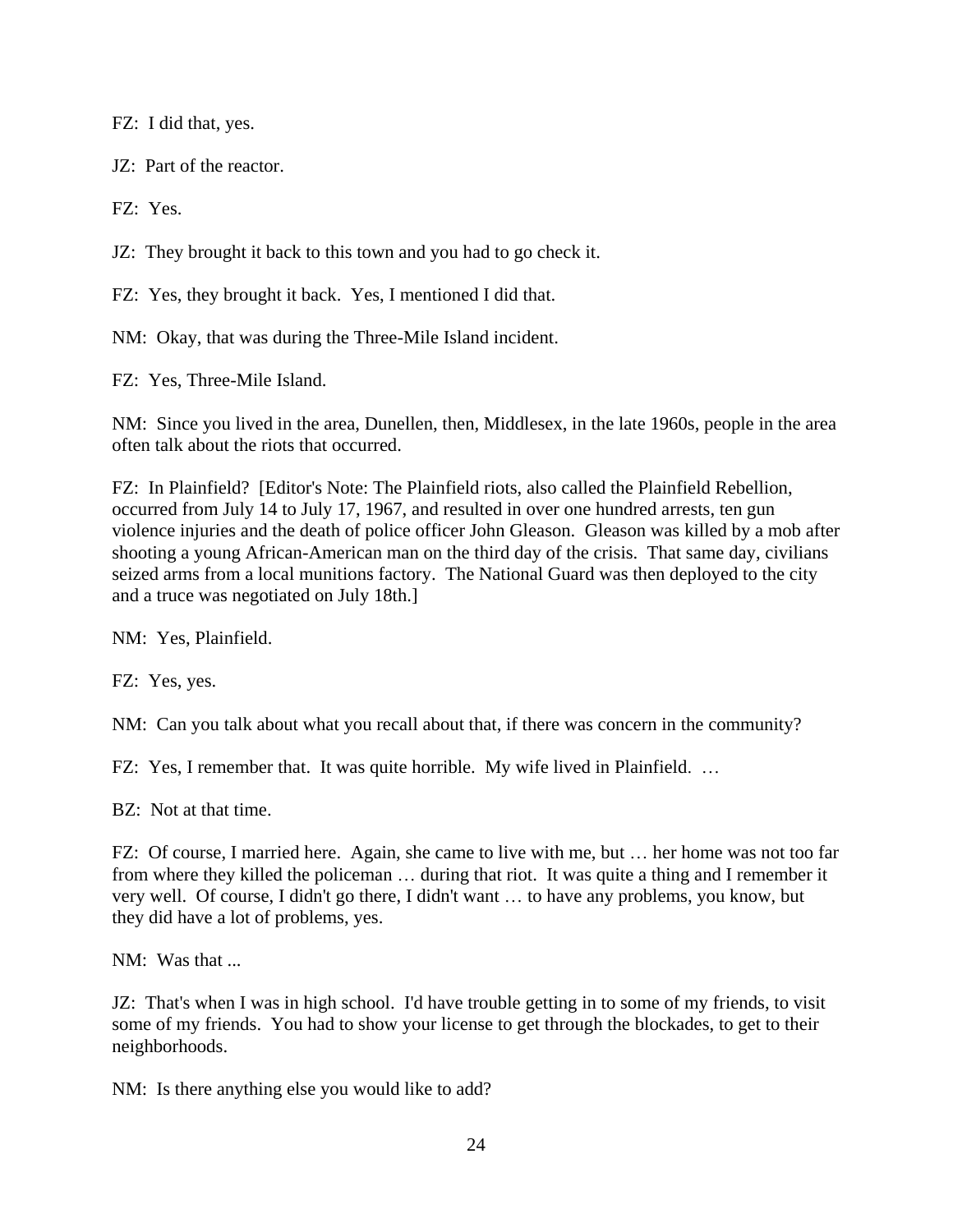FZ: No, I don't think so.

NM: All right. This concludes the interview with Mr. Francis Zupko in Middlesex, New Jersey. Thank you again for having us here today.

FZ: Thank you for coming.

[TAPE PAUSED]

NM: We want to add an addendum to Mr. Zupko's interview; go ahead.

FZ: Yes, okay. After the war, a lot of the veterans came back and they were injured. A lot of them were sick in the mind and they were sent to Lyons Hospital over here in New Jersey. … I belonged to the Knights of Columbus organization. … Every couple of months, we'd go there and we'd take care of them or bring them something or take them to church, to Mass, wheel them into Mass and that was quite a harrowing experience. You know, you think it's bad when people talk about the war, but, if you go there and see what happened to some of these fellows that are on their backs since the end of the war and you know how lucky you are to be able to walk on your feet. So, we did a lot of that. We went to the veterans' hospital in Lyons and to help the people, to help the veterans.

NM: How soon after the war ended did you get involved in these activities?

FZ: Continual, even to today.

NM: Since 1945.

FZ: Yes.

NM: You have remained involved with the Knights of Columbus.

FZ: Right.

NM: I am glad we added that part in.

FZ: We still do this today.

JZ: How many years are you a Knight, sixty years now?

BZ: Sixty-five.

FZ: I'm a Knight of Columbus seventy years and I'm ninety years of age, yes. [laughter] Have you ever heard of the Knights of Columbus?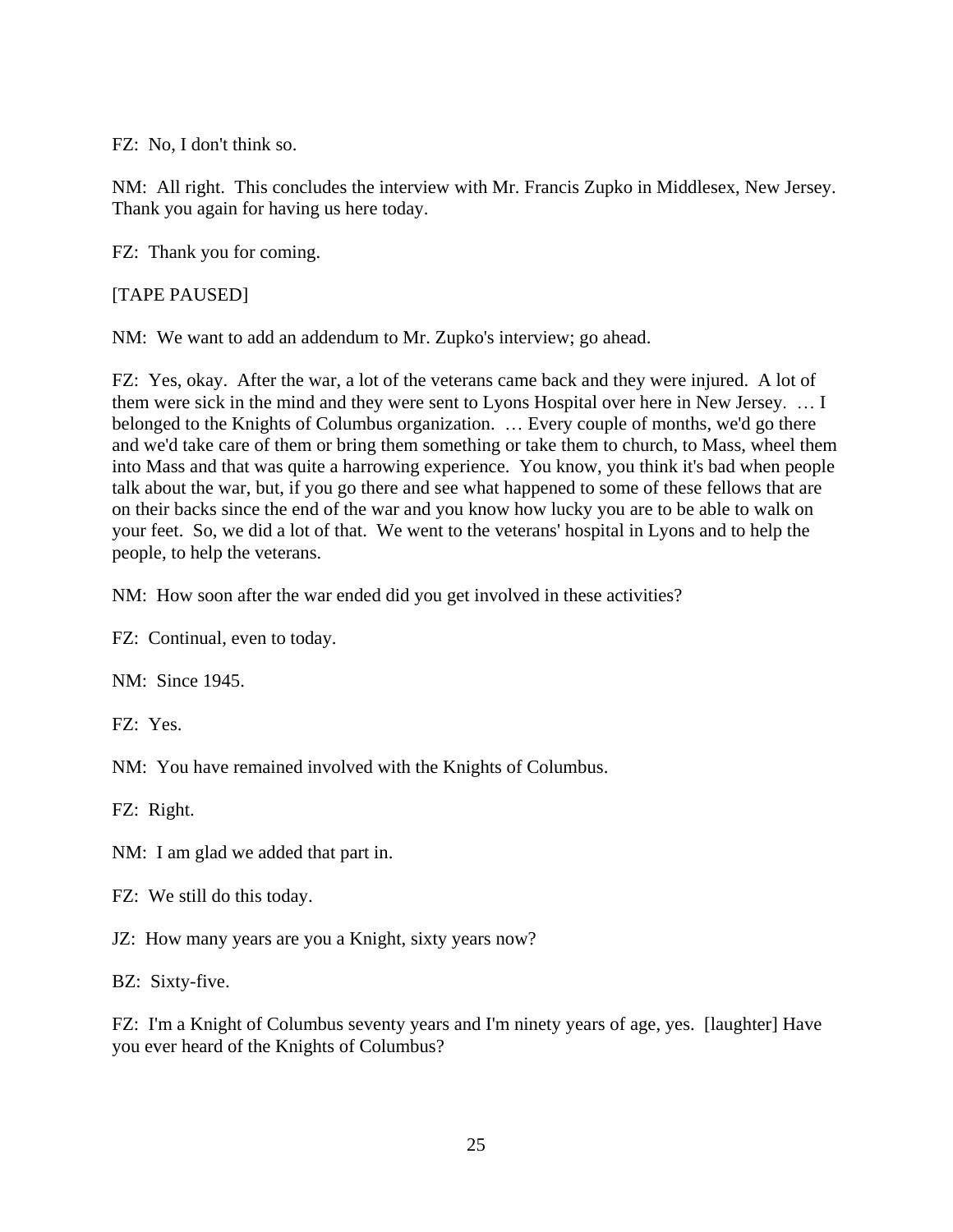NM: Yes. It sounds like you have been involved in many volunteer activities. Is there anything else we may have missed in regards to that?

FZ: Well, I'm very active in the church. I'm a Eucharistic minister in the church and I used to sing at funerals. I'd sing at the church funerals, I used to sing in the church choir, and, oh, very active with the church.

JZ: And you had a lot of offices in the Knights of Columbus, … too.

FZ: Oh, yes, I had a lot offices in the Knights of Columbus. In fact, … I went to a Knights of Columbus convention. …

[TAPE PAUSED]

FZ: They presented me with this, the State Deputy. He works at Rutgers, the State Deputy, Rossi. You know [Daniel] Rossi, a teacher there, a Professor Rossi? [Editor's Note: Daniel Rossi is the Associate Director of Special Projects at the New Jersey Agricultural Experiment Station at Rutgers.]

NM: Unfortunately, no, it does not ring a bell.

JZ: It's pretty big.

FZ: He's a State Deputy of the Knights of Columbus.

NM: For the record, I am holding a plaque that reads, "Presented to Francis T. Zupko, Sr., Chapter Chairman, in honor of his seventy years of service with the Knights of Columbus Chapter 4, the chapter with a heartbeat." Thank you.

JZ: And his grandson, right now, Rich (Philip?), is in ROTC in Rutgers, for the Army.

FZ: Yes, my grandson is in Rutgers now, ROTC.

NM: Great.

FZ: In fact, they called him the other day. The National Guard wanted to do something because of the hurricane. … They took him over. They came over to get them and put gas in his car, so [that] he could go with the National Guard, but he found out that since he was still going to school, the contract that he made with the government, he has to stay at school when school started again. So, they couldn't take him, the National Guard.

JZ: ... They're only closed a couple of days, Rutgers.

FZ: So, he couldn't go, but he was ready to go. Here's his picture, see there, … Rutgers ROTC.

NM: Just for the record, Mr. Zupko is referring to Hurricane Irene.